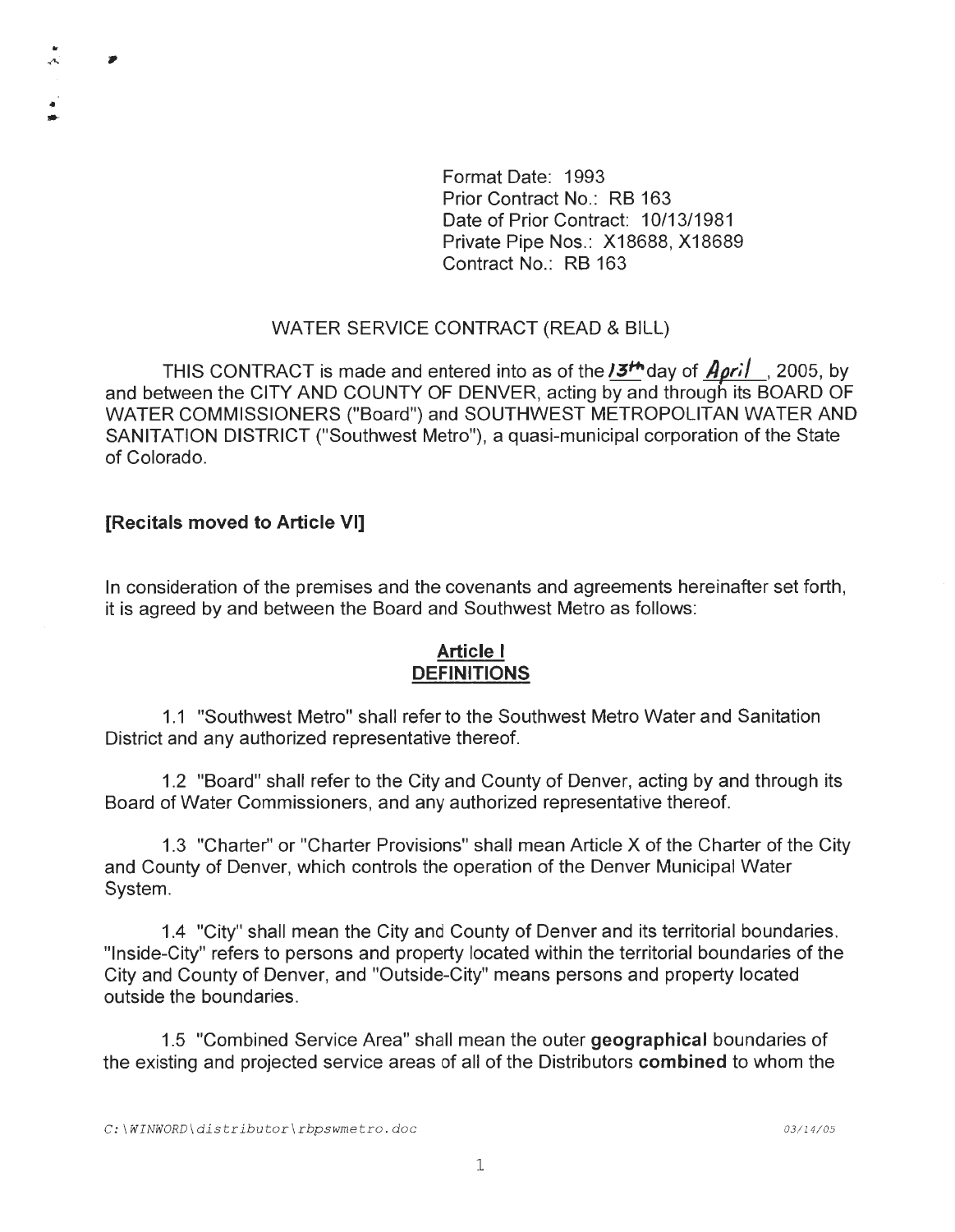Board has made a Commitment to Furnish water as set forth in section 2.1, as depicted and described in Exhibit B attached hereto and incorporated herein.

 $\bullet$  .

,.

1.6 "Commitment" shall mean the Board's agreement to Furnish water as set forth in Section 2.1 .

1.7 "Conservation Plan" shall refer to the Conservation Master Plan of the Denver Water Department dated **April 21, 1998,** as amended and updated.

1.8 "Contract Service Area" shall mean the **boundaries** of Southwest Metro as described in Exhibit A attached hereto and incorporated herein, together with amendments or expansions of those boundaries within the Combined Service Area accomplished in accordance with the terms and provisions of this Agreement.

1.9 "Distributor", when used in the singular, shall refer to a person, organization or entity which contracts with the Board for Water Supply and does not commingle the Board's water with potable water from another source; and, in the plural, unless otherwise specifically stated, refers to all such persons, organizations or entities.

1.10 "Engineering Standards" shall mean the Engineering Standards of the Board, including future modifications thereto.

1.11 "Furnish", when used with regard to the Board's Commitment, shall mean to acquire and furnish and includes all of the intermediate steps necessary to provide water at appropriate distribution points within a Distributor's Contract Service Area. "Furnish" does not include the obligation to construct certain localized storage, pumping, transmission or distribution facilities which may be constructed pursuant to a participation agreement.

1.12 "Impossible" shall mean a circumstance in which the Board is truly prevented from performing, and not that continued performance is merely impracticable or unreasonably expensive. Such a circumstance must be beyond the control of and not created by the Board, and does not include water supply obligations for areas outside the Combined Service Area arising by means of contracts executed after September 1, 1994.

1.13 "Notice" shall mean the Notice described in Section 2.4 hereof.

1.14 "Notice Period" shall mean a period of five years from the date that Southwest Metro receives the Notice.

1.15 "Operating Rules" shall mean the Operating Rules of the Board, including future modifications thereto.

1.16 "Water Distribution System" shall refer to the pipes, pump stations, clear water storage reservoirs and related appurtenances for distribution of **potable** water.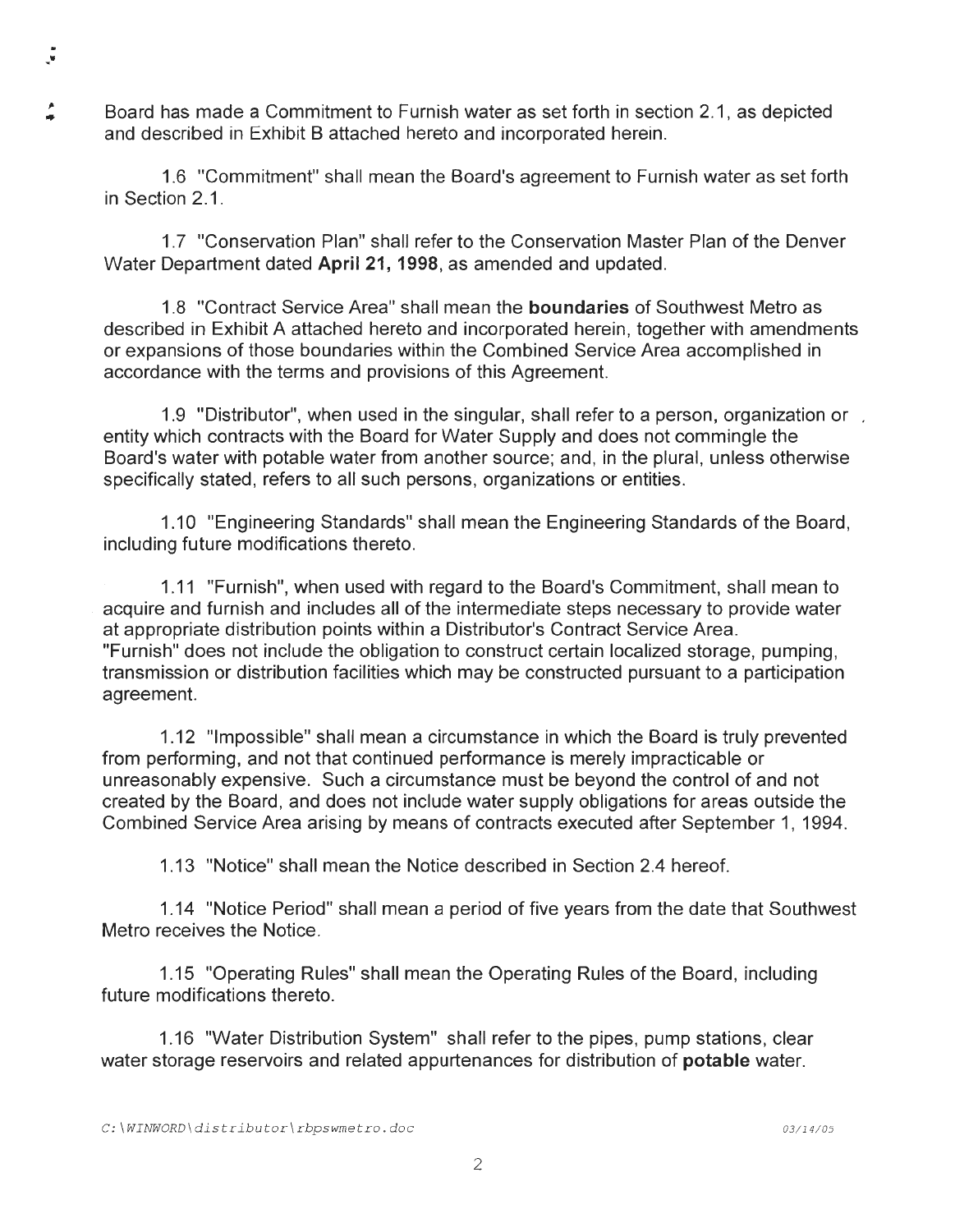,"; Unless otherwise specified, the term refers to Southwest Metro's Water Distribution System.

 $\mathbb{Z}$ 

1.17 "Water Supply" shall include, but not be limited to, existing water supplies, future Water Supply projects and development of existing and after-acquired water rights.

1.18 "Water Tap" shall mean a physical connection to the Water Distribution System which effects water service to the connected premises.

## **Article** II **WATER SUPPLY**

2.1 The Board shall Furnish all of the water necessary to serve the full development of all the land within Southwest Metro's Contract Service Area for all uses for which the Board's water rights have been decreed, but the Board shall have no obligation whatever to Furnish any water hereunder to any lands lying outside the Combined Service Area.

2.2 The water to be Furnished by the Board shall be potable water which complies with the federal Safe Drinking Water Act and any other applicable drinking water regulations. **Water service shall be governed by the Charter Provisions, the Operating Rules and Engineering Standards.** No promise or guarantee of water pressure is made by the Board or is to be implied from anything contained herein.

2.3 The Board's Commitment shall be limited only by the occurrence of factors which make it Impossible for the Board to meet the Commitment.

2.4 If it becomes Impossible for the Board to meet its Commitment, the Board may give Notice in writing to Southwest Metro of the existence of such impossibility and the Board shall have the right to discontinue the issuance of additional taps hereunder after the end of the Notice Period. During the Notice Period, there shall be no limitation upon the Board's Commitment, except as may be otherwise provided in this Agreement.

2.5 Southwest Metro and the Board agree to cooperate and to do whatever is reasonable and necessary under the circumstances to prevent the factors or occurrences that would give rise to the issuance of Notice and to eliminate or mitigate such factors or occurrences during **and after** the Notice Period. At the end of each calendar year within the Notice Period, the Board shall review its Water Supply and shall defer the date for discontinuance of tap availability, if possible, by making available to all Distributors in the Combined Service Area any water anticipated to be surplus to the needs of the City and County of Denver. If **during or after the Notice Period it is no longer Impossible for the Board to perform its Commitment, the Commitment will revive and continue as if the Notice Period had not occurred.**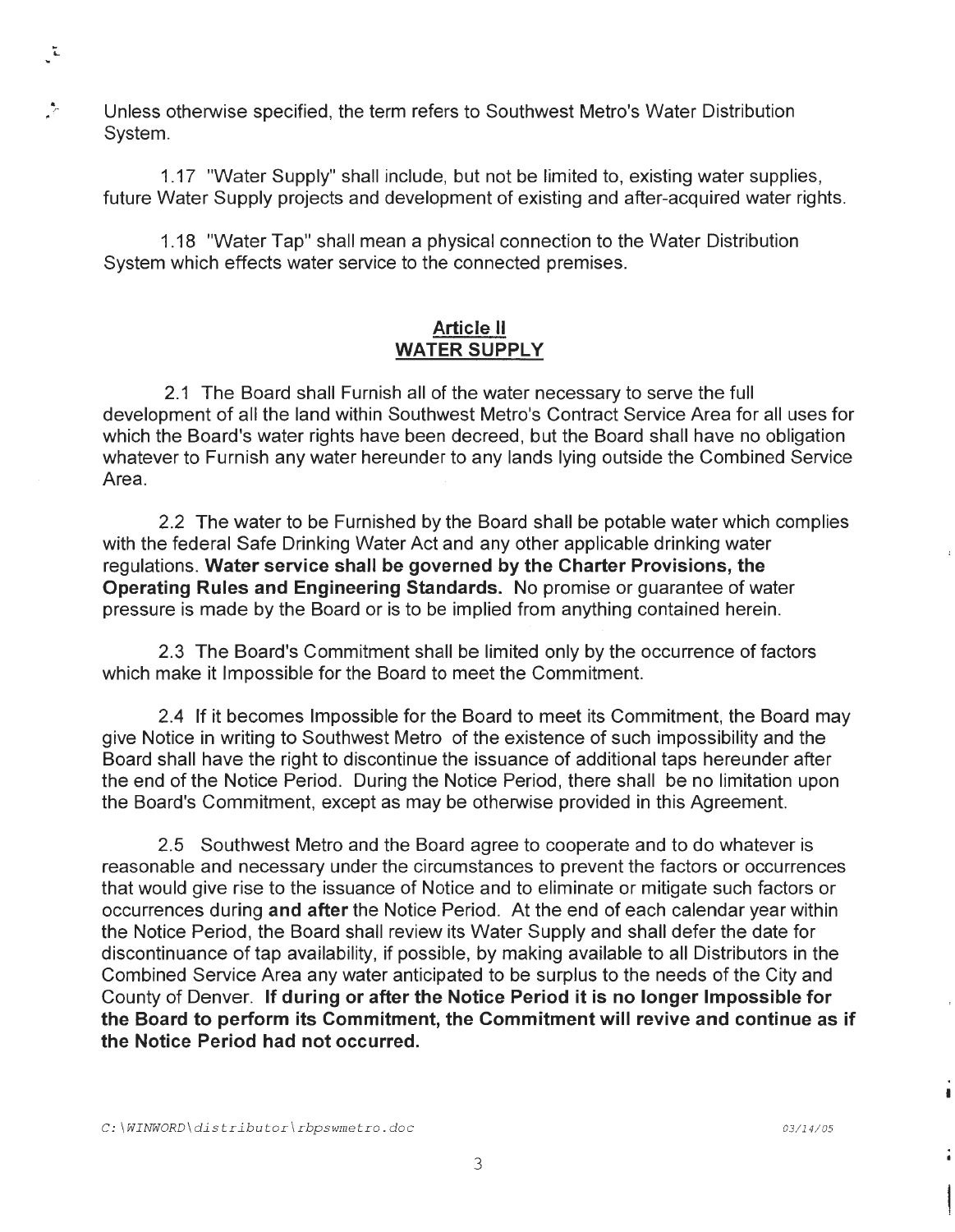,..\_ 2.6 During and after the Notice Period , Southwest Metro may purchase or otherwise acquire surface, raw water rights and convey all right, title and interest in such rights to the Board. If such surface water rights have a raw water quality which is capable of being treated by the Board's then current water treatment system to the then current federal and state drinking water standards and are usable in the Board's water supply system, the Board agrees to accept the surface water rights and either reserve to Southwest Metro an additional amount of treated water or permit Southwest Metro to install an additional number of 3/4-inch equivalent taps in Southwest Metro's Contract Service Area. The amount of additional treated water shall be equivalent to the firm annual yield of the conveyed water rights, as determined by the Board, using the same firm annual yield methodology used by the Board in the operation and management of its water rights and water system, less treatment and conveyance losses. The number of additional taps allowed shall be calculated by dividing the firm annual yield as determined by the Board, less treatment and conveyance losses, by the then current systemwide average amount of treated water consumed per 3/4-inch equivalent tap. When raw water rights are conveyed to the Board under the terms of this paragraph, Southwest Metro will receive a credit against payment of the full System Development Charge for that portion of the raw water component of the System Development Charge applicable to the additional treated water or taps produced as a result of the conveyance. The remaining portion of the System Development Charge and any participation charges applicable to the additional treated water or taps shall be paid at the time of application for taps. The Board agrees to make its evaluation under this paragraph in a prompt and timely manner.

2.7 During and after the Notice Period, the Board will consider other types of proposals for use of the Board's water system to provide additions to Southwest Metro's water supply (e.g., water supply enhancement by groundwater and commingling) and will cooperate in the effectuation of such proposals if they will not, in the determination of the Board, create operational problems, adversely affect water quality or impede full and efficient utilization of the Board's water rights and water supply system. **Should Southwest Metro choose to respond to a Notice by serving a portion of its Contract Service Area by means of a completely separate water distribution system, the Board agrees, notwithstanding the discontinuance of tap availability under paragraph 2.4, to permit users within Southwest Metro's Contract Service Area to install an additional %-inch equivalent tap for every previously licensed %-inch equivalent tap whose water service is converted to the separate water distribution system. In the event of such tap conversions, the Board and Southwest Metro agree to negotiate in good faith to resolve on a fair and reasonable basis any issues that arise, including issues involving the payment of or credit for System Development Charges.** 

2.8 For all Water Taps currently connected or to be connected hereunder, the Board agrees to Furnish an adequate supply of water to Southwest Metro's Water Distribution System.

ي<sup>-</sup>.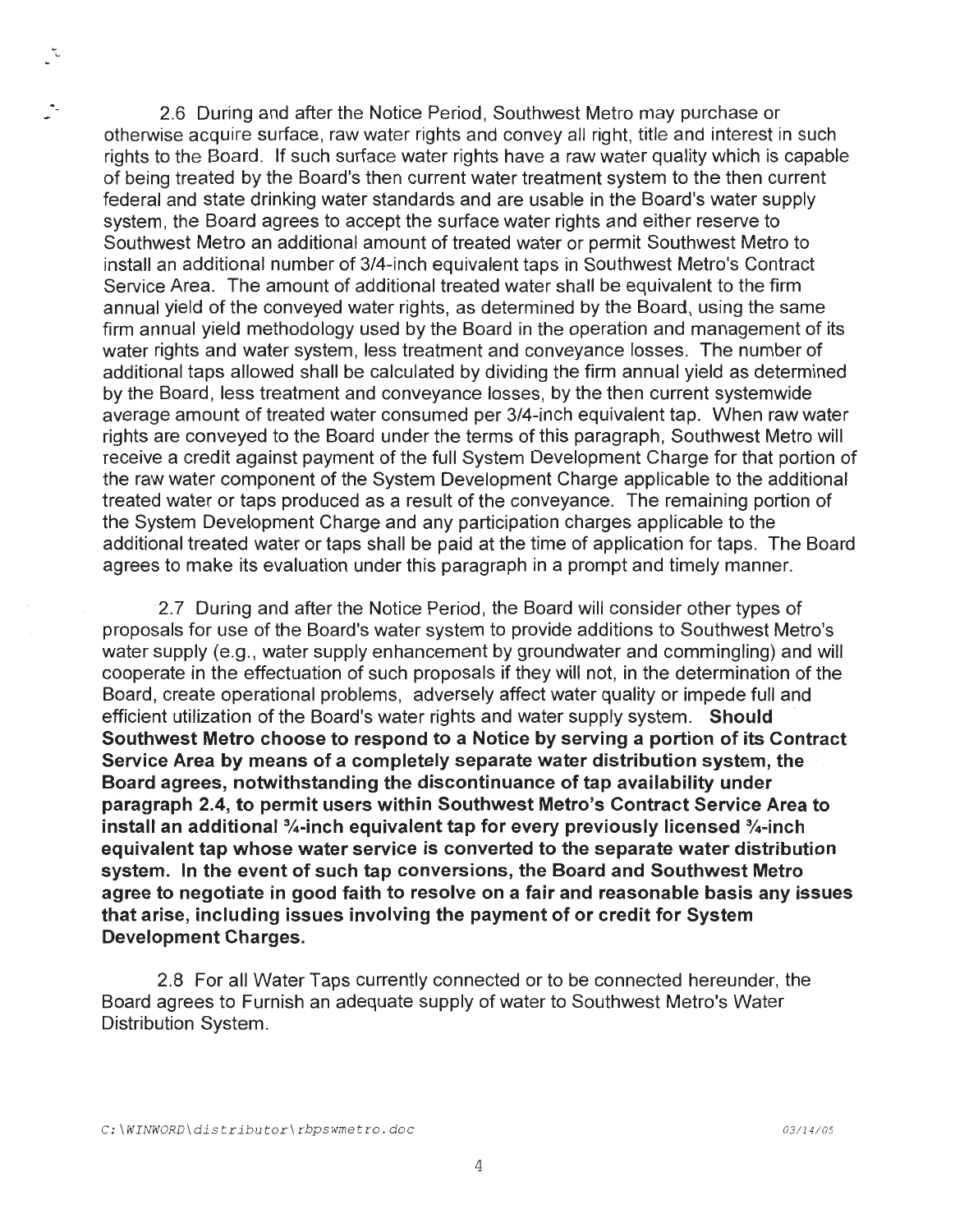2.9 Both parties to this Contract recognize that the Board's water supply in any given year is dependent upon natural water resources that are variable in quantity of supply from year to year. The Board shall not be liable for failure to accurately anticipate availability of the Board's water supply or for an actual failure of the Board's water supply due to inadequate run-off or other occurrence beyond the reasonable control of the Board; provided, however, that nothing in this paragraph shall be construed to alter the meaning of "Impossibility" contained in paragraph 1.12. In times of such shortage or failure, water use may be curtailed in a manner to be determined by the Board; provided, however, that such curtailment on use shall be applied uniformly both inside and outside the City.

2.10 All water furnished by the Board under this Contract is on a leasehold basis only for the use of Southwest Metro and its customers within Southwest Metro's Contract Service Area for purposes for which the Board's water rights have been decreed. Neither Southwest Metro nor its customers shall have the right to make a succession of uses of such water; and upon completion of the primary use, all dominion over the water furnished hereunder shall revert completely to the Board. Except as herein specifically provided, all property rights to the water to be furnished hereunder by the Board are reserved in the Board. Southwest Metro is not obligated to create any particular volume of return flow and there shall be no obligation on either the Board or Southwest Metro to separate water furnished hereunder from any material added to it in use by Southwest Metro's customers or to purify the water after such use.

2.11 Except as provided herein, **potable** water Furnished hereunder shall not be commingled with water from any other source. Southwest Metro may supply water from another source by means of completely separate water distribution system.

2.12 Southwest Metro recognizes that the Board will implement the Conservation Plan in order to encourage wise water use throughout the Combined Service Area, and agrees to assist the Board in implementing the Conservation Plan by:

(a) Supporting the Conservation Plan with its customers; contributing ideas and suggestions to the Board regarding water conservation; encouraging the public to use low flow plumbing fixtures and low water use landscaping techniques; using low flow plumbing fixtures and low water use landscaping techniques at its facilities whenever modifications are made to such facilities ; and

(b) Providing to the Board any information about its Water Distribution System which might be necessary to implement the Conservation Plan; conducting a leak detection and repair program on its system that is acceptable to both parties; and

•.\_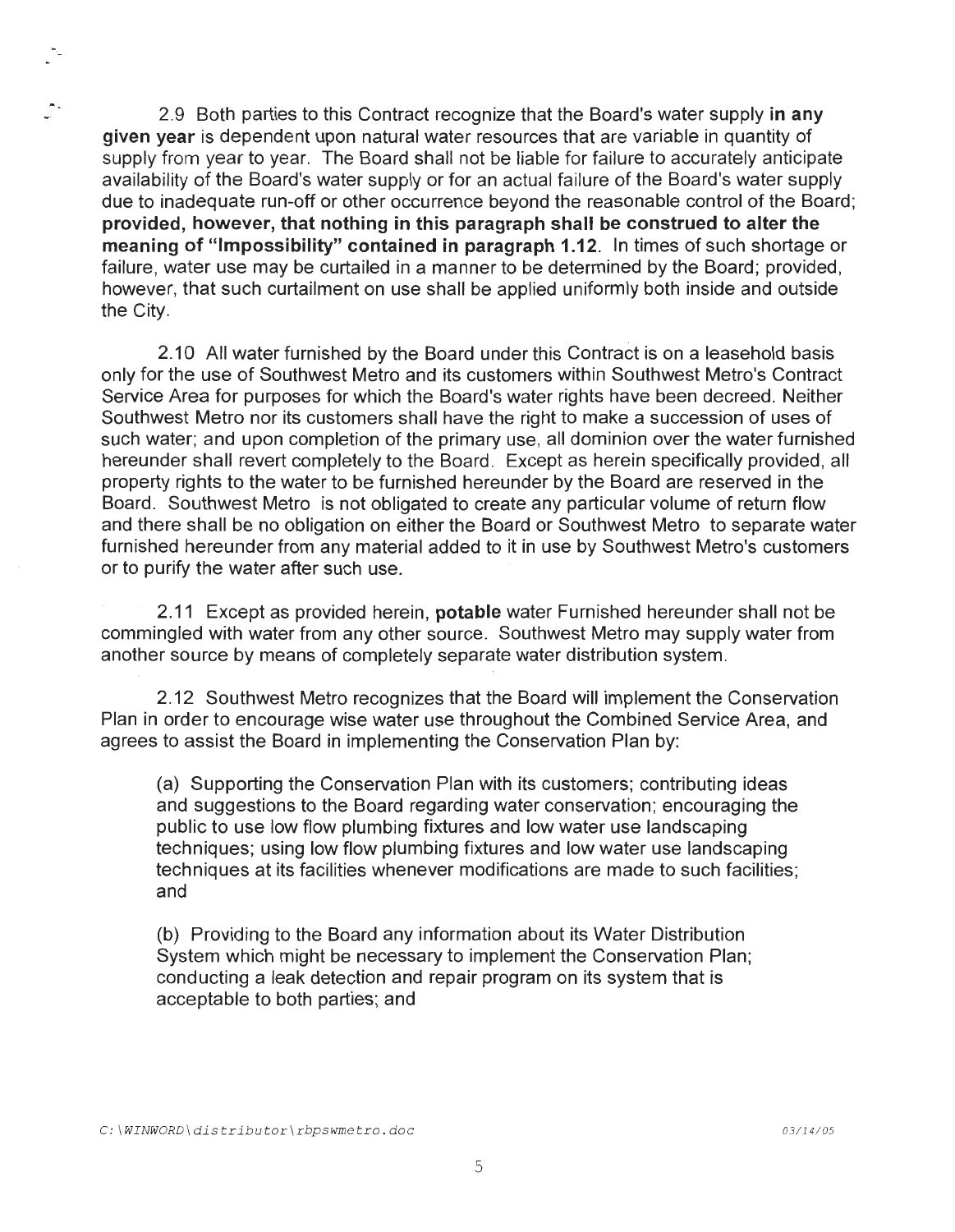$\cdot$  (c) Adopting such policies or taking such actions as may be required of the Board's Distributors by federal law to enable the Board to obtain federal permits; and

(d) Other similar actions as appropriate under law.

\..

# **Article** Ill **RATES AND CHARGES**

3.1 For the use of water provided by the Board hereunder, the Board shall be paid by the users within Southwest Metro's Contract Service Area the amount or amounts of money calculated by utilizing the schedules attached hereto as Exhibit C and incorporated herein by reference. It is mutually agreed that the schedules in Exhibit C provide for the payment for water use of amounts sufficient to constitute compliance with requirements of the Charter at the time of the making of this agreement. The schedule of charges provided for in this paragraph shall remain in full force and effect until the revenue resulting from collection of charges set forth in Exhibit C shall become inadequate to meet the standards of return required by the Charter for water delivered outside the City, or until the Board shall deem it necessary to raise or lower the charges for the water, **subject to the provisions of paragraph 3.3.** The Board may establish reasonable classifications of users for various purposes, including but not limited to, rate making. Methods of collection and schedules of charges for Outside-City use **among all Distributors** shall be applied uniformly among similar users. In addition to any other rate or charge herein provided, Distributor shall pay or cause to be paid all applicable system development charges, participation charges, and such other rates, tolls, charges or combinations thereof as the Board may, from time to time, in the exercise of its laWful authority impose. Current system development charges are contained in the attached Exhibit C, incorporated by reference, and shall remain in effect until the Board modifies them. Modified system development charges shall be substituted for those set forth in Exhibit C. Participation charges for the construction of new facilities and use of existing facilities will be the subject of separate agreements of the parties and shall be determined on a case by case basis.

3.2 Southwest Metro and the Board agree that due to the Board's mandate under the Charter, the Board will adopt water service rates and other charges sufficient to fully reimburse the Board for all costs of furnishing water under this Contract, together with an additional amount to be determined by the Board. Southwest Metro and the Board agree that the duration of this Contract is such that the passage of time will require changes in the charges to be made for the use of water hereunder. The Board may modify the schedule of charges for use of water hereunder from time to time in its discretion provided that:

(a) The Board shall notify Southwest Metro of any proposal for an increase in water service rates at least ten (10) days prior to the Board meeting at which formal action on such a proposal is scheduled.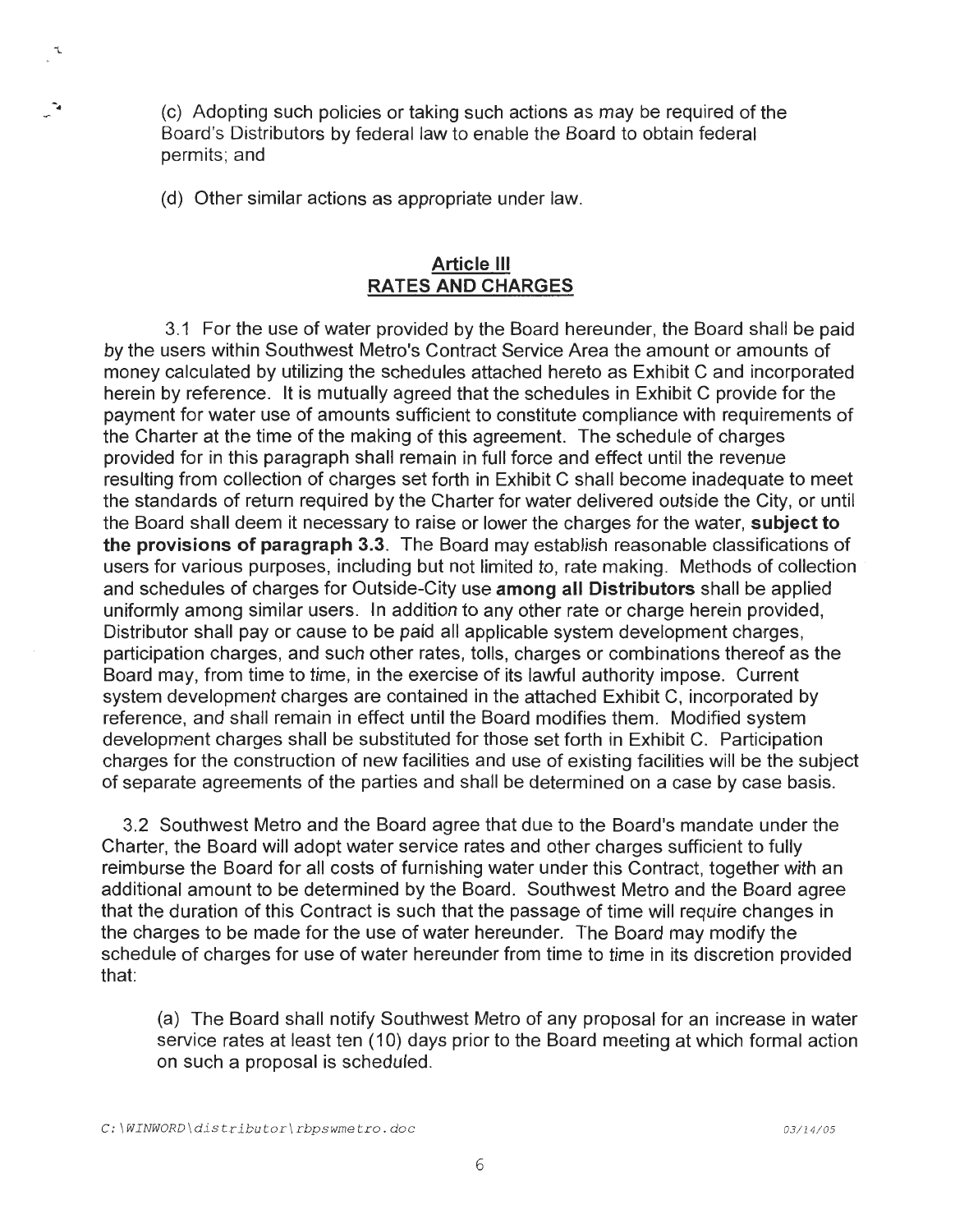(b) The Board shall notify Southwest Metro of new water service rates within ten (10) days after they have been adopted.

(c) The new water service rates shall not become effective sooner than sixty (60) days after they have been adopted and shall not apply to water delivered by the Board on or before the date of their adoption by the Board.

**(d) The Board shall notify Southwest Metro of the potential for an increase in water service rates and of the predicted percentage increase at least 35 days prior to any formal Board action on such increase.** 

**Southwest Metro may attend and participate in any rates workshop or public meeting held to discuss rates and may have access to rates information during the Board's regular business hours.** 

3.3 Rates for the sale of water will be assessed to the various classes of customers in a manner which reasonably recovers the costs to serve each class of customer. Costs recovered through other fees or charges, such as system development charges, participation and reimbursements, are not included in the calculation of the revenue requirements from rates, but instead **will be** credited to Inside-City or Outside-City customers, depending on the source of the payment. Generally, the rate-setting process will include:

(a) Determination of the total amount of revenue required to be generated from rates (This total amount is the revenue requirement from rates);

(b) Allocation of the revenue requirements from rates between Inside-City and Outside-City customers based on relative water demands and capacity needs of those two customer groups, and the further allocation of Inside-City and Outside-City costs to the various customer classes (e.g., residential, non-residential) based on usage characteristics of the customer classes, such as average demand and peak demand. Allocation of costs among Outside-City customers is further defined to reflect the level of service (i.e., total service, read and bill, or master meter for outside-City customers); and

(c) The design of water rates, which may include but is not limited to, a fixed service charge and a volumetric charge per 1000 gallons. These charges will recover from each class of customer, within practical limits, the cost to serve that class of customer.

3.4 The parties agree that water service rates charged to users within Southwest Metro's Contract Service Area shall be considered fair and reasonable so long as they use recognized water utility rate making practices as described herein, and are related to the cost of service incurred by the Board in providing water service to Distributors, as

-'-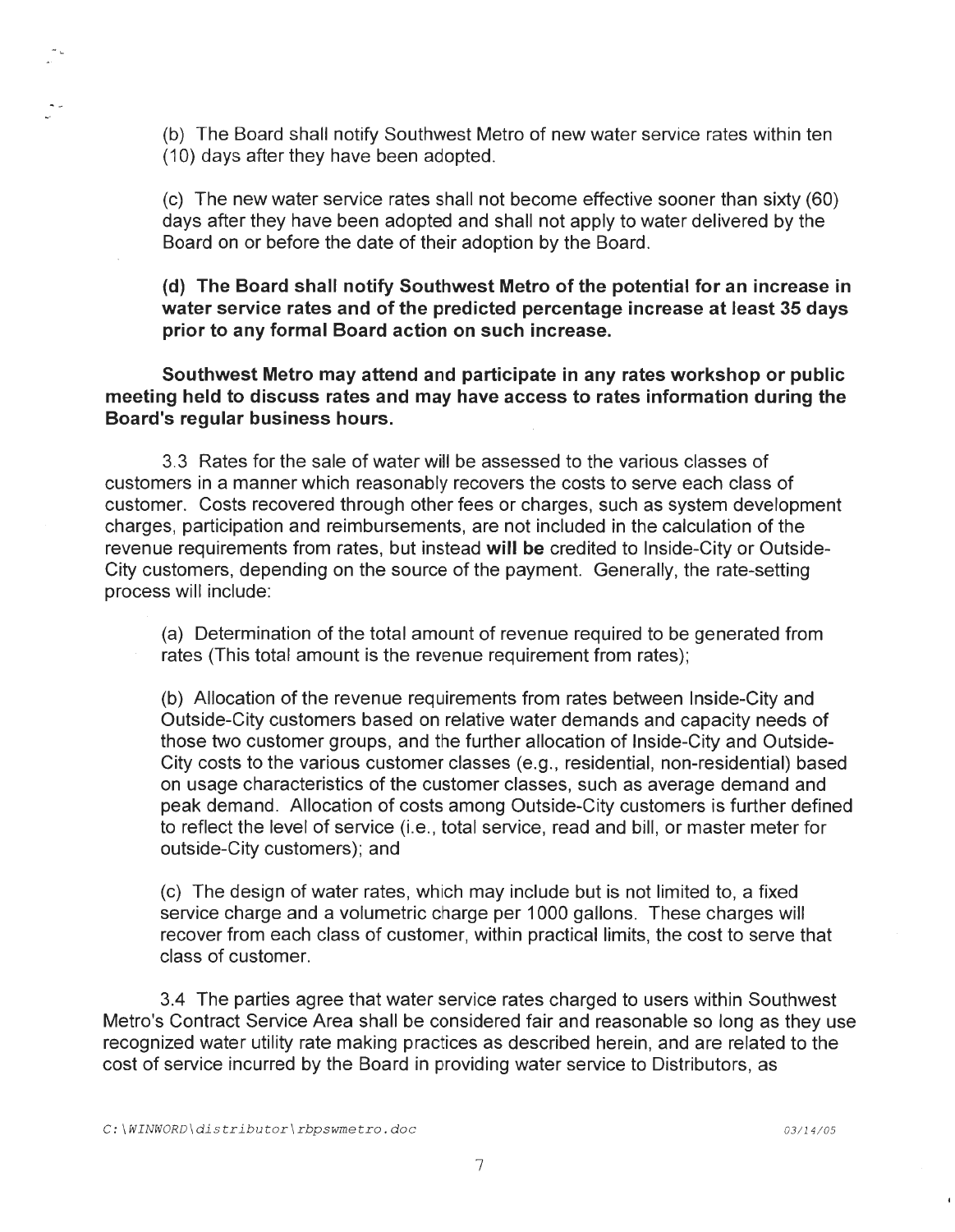determined by the Board. Southwest Metro **and the Board** specifically agree that water service rates for water service provided under this agreement shall be governed by the provisions of this Contract, any state statute to the contrary notwithstanding.

3.5 The Board shall periodically determine methods of collection of **the Board's**  water service and other charges. Southwest Metro grants to the Board all of Southwest Metro's power and authority to impose and collect water service charges and charges for water connection and other purposes within its Contract Service Area. **This paragraph shall not be construed to affect Southwest Metro's powers to impose and collect its own separate charges.** 

3.6 Southwest Metro shall require the users within its Contract Service Area to pay the Board's System Development Charges and other charges and water service rates set forth in Exhibit C, as amended from time to time, and the Board shall have power to enforce collection of such rates and charges in the same manner as it employs inside the City.

# **Article IV OPERATIONS**

4.1 Southwest Metro is responsible for the construction and maintenance of its Water Distribution System. Southwest Metro represents that it has or will acquire authority to use, connect, disconnect, modify, renew, extend, enlarge, replace, convey, abandon or otherwise dispose of the pipes and other facilities, including fire hydrants, for providing water service to users within its Contract Service Area, and grants to the Board all such authority deemed necessary by the Board to perform the Board's obligations under this Contract. All additions to the Water Distribution System installed or replaced to serve exclusively within Southwest Metro's Contract Service Area shall be the property of Southwest Metro, except as otherwise provided in a participation agreement.

4.2 Southwest Metro agrees to maintain its facilities in good repair at all times and to make such replacements as may be necessary to keep the facilities in proper operating condition at all times.

4.3 Southwest Metro agrees that it will, at all times, operate the Water Distribution System so as not to interfere with service to others dependent upon the Denver Water System for a supply of water. Specifically, Southwest Metro agrees that it will operate its facilities, especially any pumping or storage facilities , in correlation with operation of Board facilities and will install and use such devices including telemetering, as are necessary to effectuate correlation; provided, however, that Southwest Metro shall not be required to pay for the installation of any physical changes to its Water Distribution system required only to benefit others outside its Contract Service Area.

÷.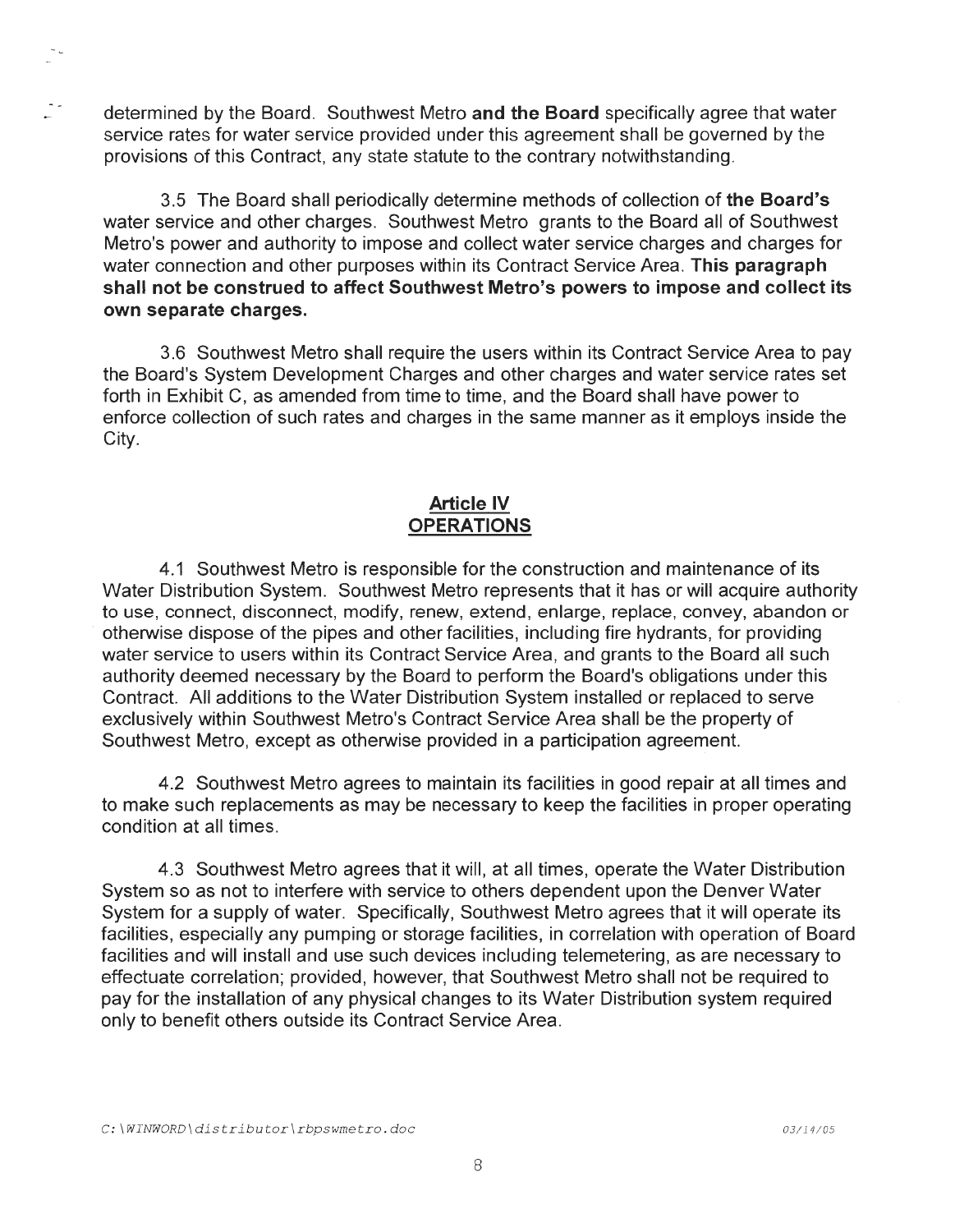4.4 It is agreed that the damage to the Board if Southwest Metro disconnects from the Denver Water System will be not less than the reproduction cost of any of the Board's facilities which are rendered useless by such disconnection **and** which must be replaced in order to serve customers outside the Contract Service Area. Southwest Metro agrees to pay the damages described in this paragraph immediately upon the occurrence of such disconnection.

4.5 The Board agrees that it will not make any Water Tap **within the Contract Service Area** or issue any license for attachment to the Water Distribution System except upon written authorization of Southwest Metro. Upon receipt of written authorization, the Board will make taps in the regular course of its business. Southwest Metro shall be fully liable to the Board for unreported connections, including payment of all water charges thereon. No new Water Taps may be made to Southwest Metro's Water Distribution System which would impair the capacity of the facilities to furnish water service in accordance with the Engineering Standards.

4.6 Each of the parties to this Contract recognizes in the other the right to enforce its rules and the terms of this Contract by turning off or disconnecting the supply of water of those who violate such rules or contract. Neither party shall interfere with the other in the enforcement of its rules or this Contract. Neither party shall turn on any service connection after the same has been turned off by the other in the course of enforcing its rules or the terms of this Contract, except upon written authority of the party causing the disconnection. Each party agrees to provide oral or written notice to the other prior to disconnecting any service connection, except when disconnection is made by the Board solely for reason of delinquency in payment for charges or to prevent an immediate threat to public health or safety.

4.7 Water service Furnished under this Agreement shall be governed by the Charter Provisions, the Operating Rules and the Engineering Standards; provided, however, that no future amendment or modification to the Operating Rules and Engineering Standards shall be binding on Southwest Metro if it is inconsistent with the express terms of this Contract, unless Southwest Metro has agreed in writing to be bound by such amendment or modification. The Operating Rules and Engineering Standards shall be no more stringent as applied to Distributors than as applied within the City. The Board may require the installation of additional water service facilities at the expense of Southwest Metro or the customer requiring service in accordance with a participation agreement, the Operating Rules and the Engineering Standards. Southwest Metro retains the full right to make and enforce rules, not inconsistent with the Operating Rules and Engineering Standards, to govern water use within its Contract Service Area. Southwest Metro agrees to exercise its rule-making, fee-setting and other powers to assist the Board in enforcing the Operating Rules and Engineering Standards.

4.8 Southwest Metro agrees to furnish the Board with a continuously complete record of its installations. Southwest Metro agrees not to make any new installations or changes in its Water Distribution System except after written notice to the Board and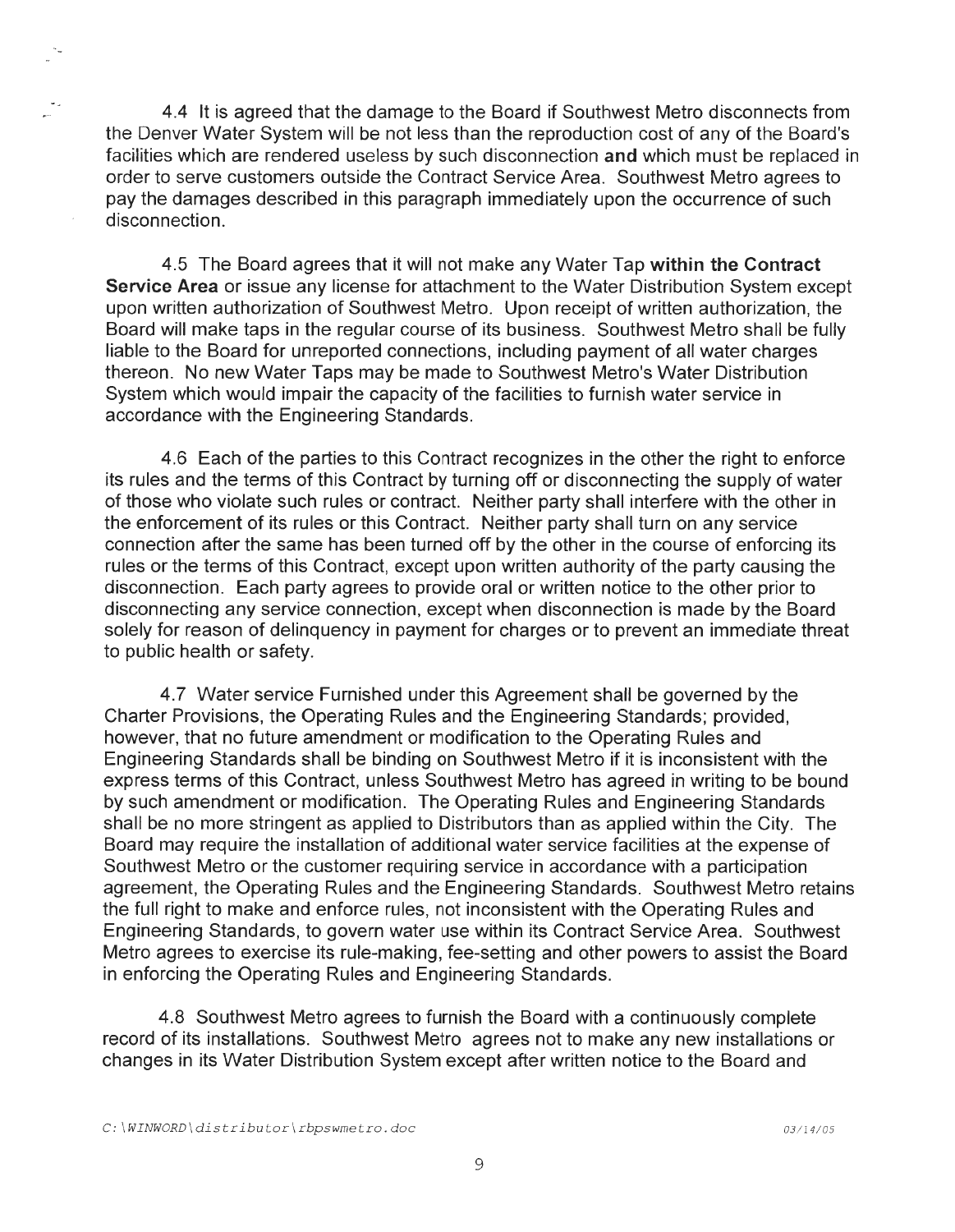opportunity provided to the Board to review plans and inspect installations or changes as they are made. All design, installation, replacement, operation and maintenance of Southwest Metro's facilities must be made by Southwest Metro in accordance with the Engineering Standards and with plans and specifications submitted by Southwest Metro to, and approved by, the Board. The Board may require plans and specifications of any new installations or modifications to be prepared by a registered engineer, but in any event in such a manner so as to be readily understood and recorded by the Board's engineers. The Board reserves the right to require that tracings, maps, blueprints and "as built" drawings of completed facilities be provided for the Board's files. The Board shall be entitled to inspect Southwest Metro's plans and installations at Southwest Metro's expense.

4.9 Elements of the Water Distribution System which are in existence, or which are subsequently acquired, and which do not comply with the Engineering Standards shall be brought into compliance at the time of replacement, unless such non-complying elements adversely affect the quality or pressure of water Furnished under this Contract.

4.10 Southwest Metro **may expand its** Contract Service Area within the Combined Service Area by written notification to the Board, **but may not expand into any area within the contract service area defined in a water service agreement between the Board and another Distributor without the consent of that Distributor.** No expansion of Southwest Metro's Contract Service Area outside the Combined Service Area shall be accomplished except by separate written contract, and in no event shall any such expansion impair the Board's ability to perform its Commitment to Furnish water under this and similar contracts or otherwise interfere with the Board's ability to meet its water service obligations.

4.11 The Board **has established** a Rules and Standards Revision Committee which shall review and recommend to the Board approval or disapproval of any proposed revisions to the Operating Rules and the Engineering Standards. The committee shall be composed of representatives of the Distributors and members of the Board's staff.

4.12 The Board reserves the right to refuse to permit its water supply to be furnished to any premises where the use of such water will result in a health hazard to the water supply. Any determination on this matter by the Board shall be subject to review by the Health Department of the State of Colorado or a similar, lawfully authorized health authority of the State, and the Board agrees to be bound by the decision of such authority but may appeal such decision by available means.

# **Article V MISCELLANEOUS PROVISIONS**

5.1 No assignment by either party of its rights under this Contract shall be binding on the other unless the other party shall have assented to such assignment with the same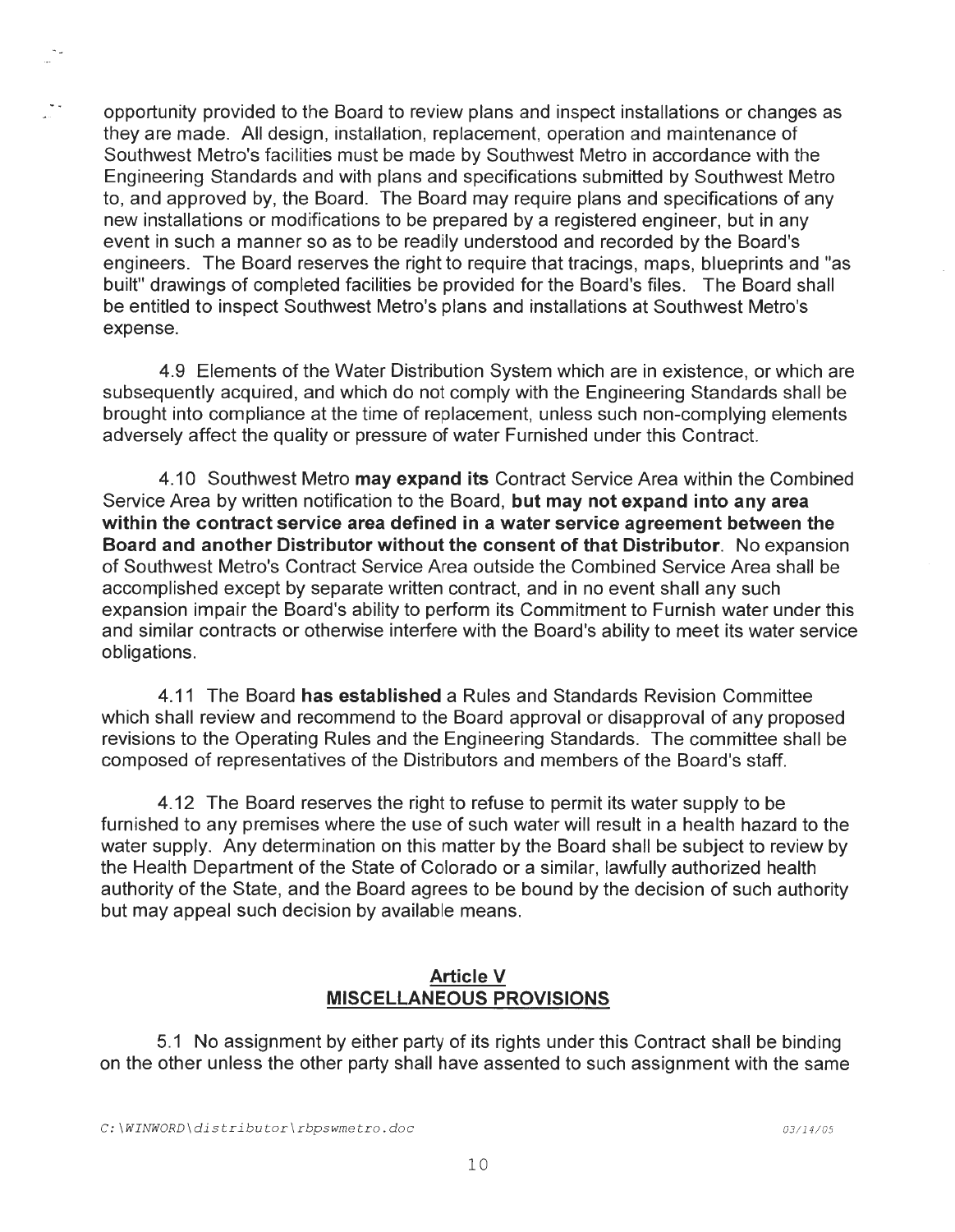formality as employed in the execution of this Contract. **Assent by either party shall not be unreasonably withheld.** 

5.2 No party shall waive its rights hereunder by failing to exercise its rights ; any such failure shall not affect the right of such party to exercise at some future time the rights not previously exercised.

5.3 None of the remedies provided for under this Contract need to be exhausted or exercised as a prerequisite to either party's pursuit of further relief to which it may be entitled.

5.4 The benefits and obligations created by this Contract shall not be modified by amendment to the Constitution or the laws of the State of Colorado, or to the Charter of the City and County of Denver; provided, however, that in the event that the General Assembly or an amendment to the Colorado Constitution either reconstitutes the Board as a different legal entity or places the Board under the jurisdiction of the Public Utilities Commission, the Board's obligations hereunder shall cease. Nothing in this paragraph , however, shall be construed as a waiver by Southwest Metro of any rights it may have to continued water service arising outside of this Contract.

5.5 The Board shall have the authority to exercise all rights with respect to the Water Distribution System in order to use the Water Distribution System to serve or contribute to the service of any area outside the Contract Service Area, **consistent with the Operating Rules and Engineering Standards.** 

5.6 Nothing in this Contract shall be construed as a grant by either party of any exclusive right or privilege.

5.7 In the event that Southwest Metro commits a material breach of this Contract and the Board gives Southwest Metro written notice specifying the particular material breach, Southwest Metro shall have such time as provided in the notice, which time shall be **reasonably sufficient to permit Southwest Metro to cure the noticed material breach, but in no event** less than ninety (90) days, in which to correct the breach. In the event that Southwest Metro fails to correct such breach within the time provided in the notice, the Board without obligation to Southwest Metro or any person or corporation claiming by, through or under Southwest Metro, may suspend water service and take possession and control of any portion of the Water Distribution System and other facilities which the Board finds to be necessary to provide water service within Southwest Metro's Contract Service Area. While in possession and control of the Water Distribution System, the Board may take such steps as it may deem necessary to correct the breach. During such possession and control, the Board may collect the then-current total service rates and other appropriate charges for water furnished to the Contract Service Area from the various users, and the Board shall have power to enforce collection of such charges in the same manner as it employs in Total Service Contract areas. Southwest Metro agrees to reimburse the Board for all expenses incurred by the Board in correcting the default or

 $\sim$  .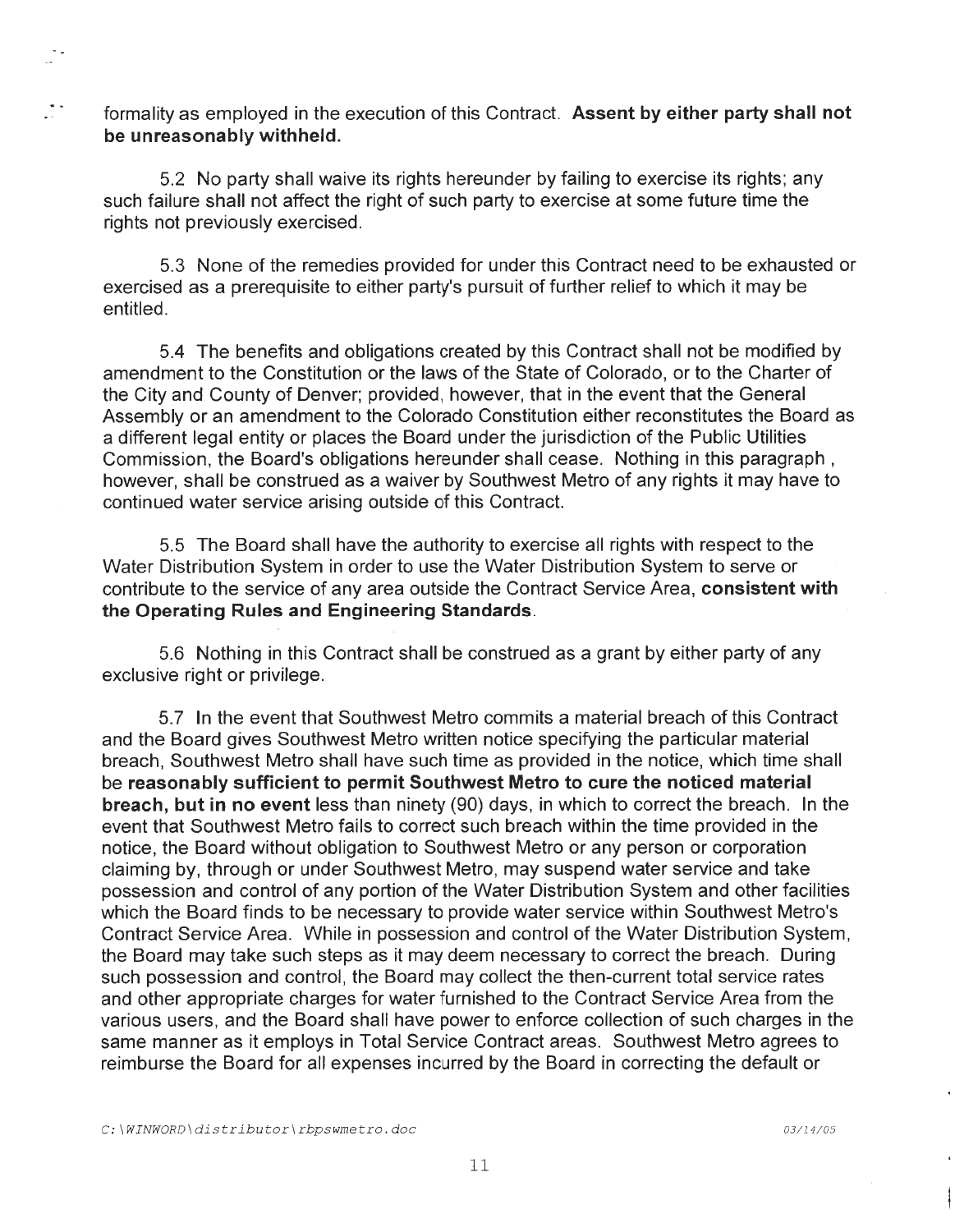defaults; upon payment of all such expenses, possession and control of the Water Distribution System shall be returned to Southwest Metro. The 90-day notice provision of this paragraph shall not apply if the Board determines that the breach may result in an immediate health hazard or harm to persons or property, in which case the Board may take immediate possession and control of the Water Distribution System upon hand delivery of written notice of the breach and description of the harm likely to result. The term "material breach" shall include, but not be limited to, failure to continue to exist as a municipal, quasi-municipal or corporate entity; failure to maintain the Water Distribution System; failure to perform functions necessary to the operation of the Water Distribution System or the Board's water supply system; failure to adopt measures or take actions pursuant to paragraph 2.12 required to enable the Board to obtain federal permits; unauthorized extensions of water service; and other actions or inactions which could cause a health hazard or harm to persons or property.

5.8 In the event Southwest Metro seeks to dissolve pursuant to §32-1-701 et seq., 13 C.R.S. (1973 & 1990 Supp.) as amended, Southwest Metro shall provide a copy of the petition for dissolution to the Board, at the time of its filing with the court. The plan for dissolution shall provide for assignment of Southwest Metro's rights and obligations under this Agreement to a party **reasonably** acceptable to the Board. If no provision is made for such an assignment or other arrangement acceptable to the Board, upon Southwest Metro's dissolution, this Contract shall be null, void and of no further force or effect, and the Board shall have no further obligation to provide water service pursuant to the terms of this Contract.

5.9 The parties agree that this Contract is performable in the City and County of Denver, and that venue for any dispute over any issue resulting from this Contract shall be in Denver District Court.

5.10 This Contract shall remain in force until terminated by mutual written agreement or pursuant to the provisions hereof.

5.11 Southwest Metro and the Board agree that this Contract shall be construed and enforced as the fully integrated expression of their contract with respect to the matters addressed. No express or implied covenant not specifically set forth shall be deemed to be a part of this Contract. The parties expressly aver that no representations other than those specifically set forth in this Contract have been relied upon by either party to induce it to enter into this Contract.

5.12 This Contract supersedes Read and Bill Distributor's Contract Number 163 dated October 13, 1981, and any amendments thereto. The following agreements remain in full force and effect: the Participation Agreement between Ken Caryl Ranch Water and Sanitation District, Southwest Metro and the Board, dated September 27, 1983; and the Participation Agreement between Southwest Metro and the Board, dated March 1, 1994, as amended November 4, 1997.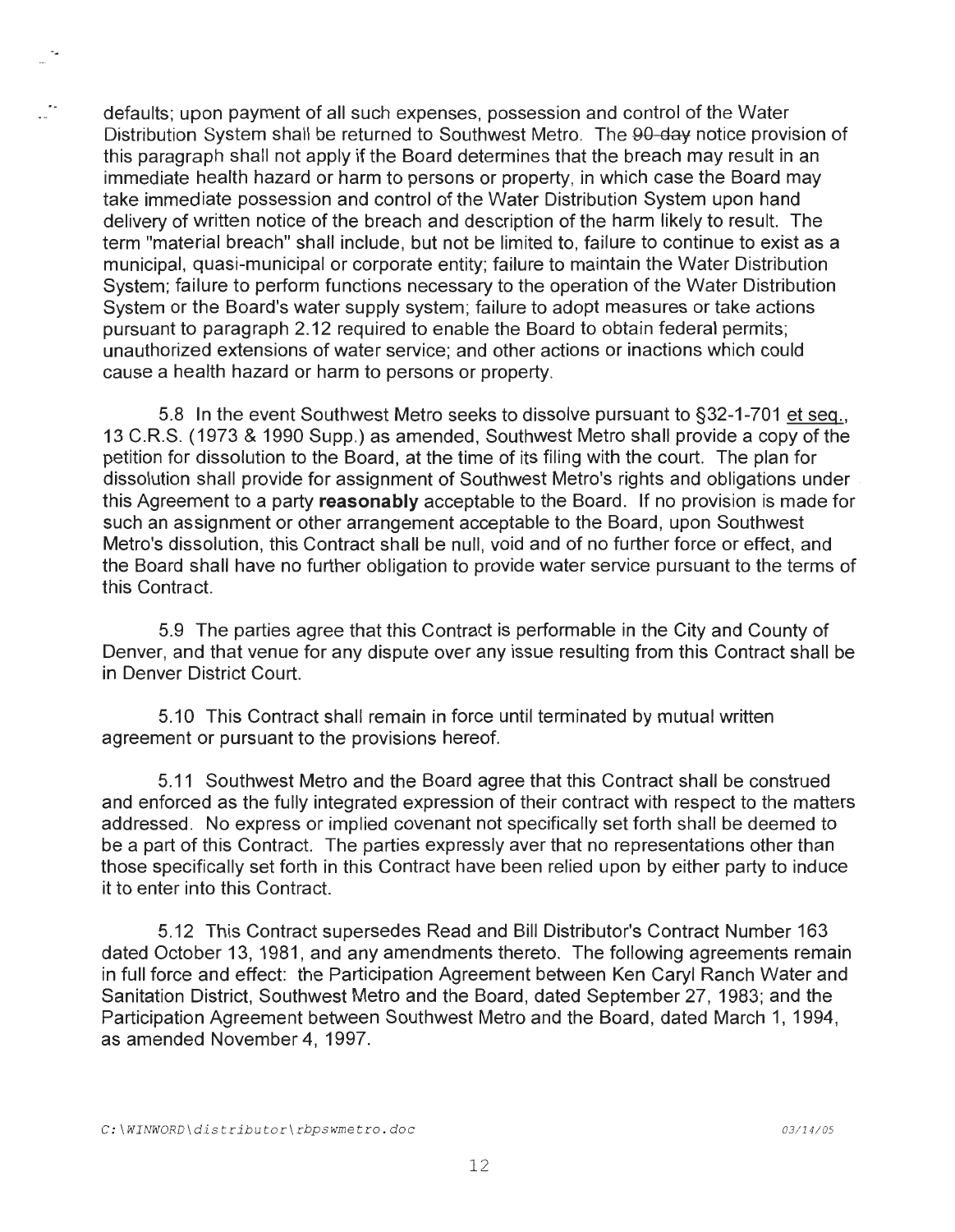# **Article VI SPECIAL PROVISIONS**

6.1 In consideration for the Board's obligations under this Contract, the Board and Southwest Metro relinquish any and all claims that one may have against the other, which claims may arise out of or with respect to: (1) the existing distributor contract being superseded by this Contract pursuant to paragraph 5.12, (2) the Metropolitan Water Development Agreement ("Metro Agreement") and (3) whatever remaining interests either party may have, if any, in the Platte and Colorado River Storage Projects Participation Agreement ("Platte Agreement"). Further, the Board and Southwest Metro mutually rescind and hereby terminate, with respect to each other, the Metro Agreement and any remaining interests that might exist in the Platte Agreement. Upon termination of the Metro and Platte Agreements, the Board agrees to refund to Southwest Metro all Denver Water Trust payments made by Southwest Metro pursuant to the Platte Agreement, plus actual interest accrued thereon, less a pro-rated share of any outstanding escrow management fees.

6.2 This contract is made under and conformable to the provisions of the Charter of the City and County of Denver which control the operation of the Denver Municipal Water System, including Section 10.1.13 of the Charter of the City and County of Denver, which provides in part:

> 10.1.13 Water leases. The Board shall have power to lease water and water rights for use outside the territorial limits of the City and County of Denver, but such leases shall provide for limitations of delivery of water to whatever extent may be necessary to enable the Board to provide an adequate supply of water to the people of Denver. Every such lease shall contain terms to secure payment of sufficient money to fully reimburse the people of Denver for the cost of furnishing the water together with an additional amount to be determined by the Board.

6.3 The Board has conducted an independent evaluation of the Water Supply needs of the people of the City and County of Denver and of all of the suburban Distributors to whom the Board proposes to distribute water, and of the Water Supply available to serve those needs. This evaluation was based on full development of all land both within Denver and within the combined service areas, existing and projected, of all suburban Distributors. Based upon that evaluation, the Board **represents** that it can provide an adequate supply of water to the people of Denver as required by Charter section 10.1 .13, now and in the future, by reserving for use within the City and County of Denver a portion of the water supply resulting from operation of its water supply projects, and by making available the remaining water supply to the Distributors, for use limited to the Combined Service Area. The Board's commitment for delivery of water to Southwest Metro under this Contract shall be limited to Southwest Metro's "Contract Service Area";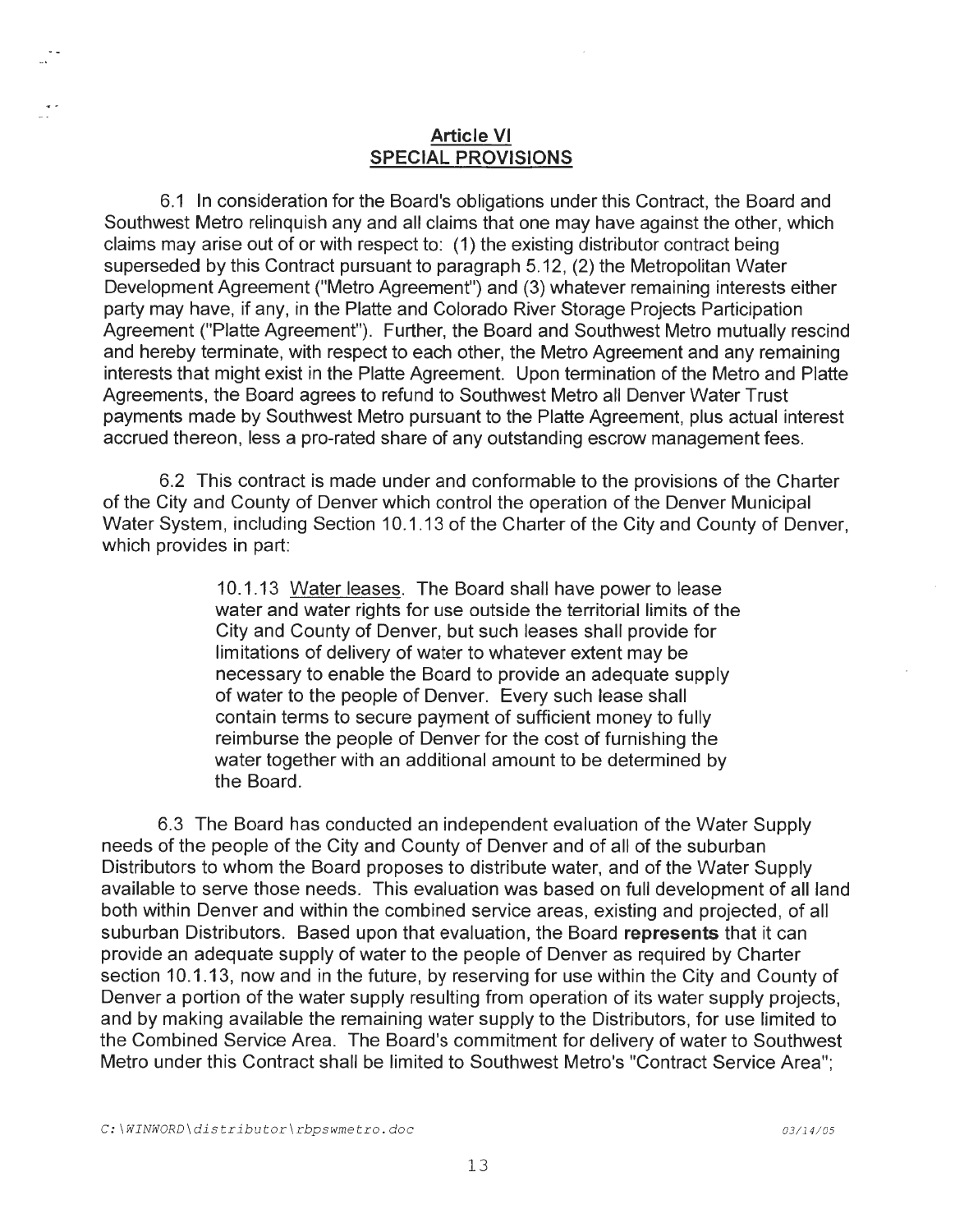the Board **represents** that such a limitation on delivery of water will enable the Board to provide an adequate supply of water to the people of Denver.

6.4 Based upon the Board's representations that it is able and willing to supply Southwest Metro with all of the potable water necessary for the full development of Southwest Metro's Contract Service Area Southwest Metro finds that the making of this Agreement will provide for the most satisfactory and dependable Water Supply available for current and future use within its Contract Service Area, and is in the best interests of the water users within its Contract Service Area.

IN WITNESS WHEREOF, the parties have executed this Contract.

**ATTEST:** */* 

# **SOUTHWEST METROPOLITAN WATER AND SANITATION DISTRICT**

By By a set of the set of the set of the set of the set of the set of the set of the set of the set of the set of

8739 W. Coal Mine Ave., Littleton, CO 80123 Address of Distributor

303-979-2333 Telephone Number

**CITY AND COUNTY OF DENVER, acting by and through its BOARD OF WATER COMMISSIONERS** 

By/tM~,~

President

ATTEST: Secreta

*C:\WINWORD\distributor\rbpswmetro.doc*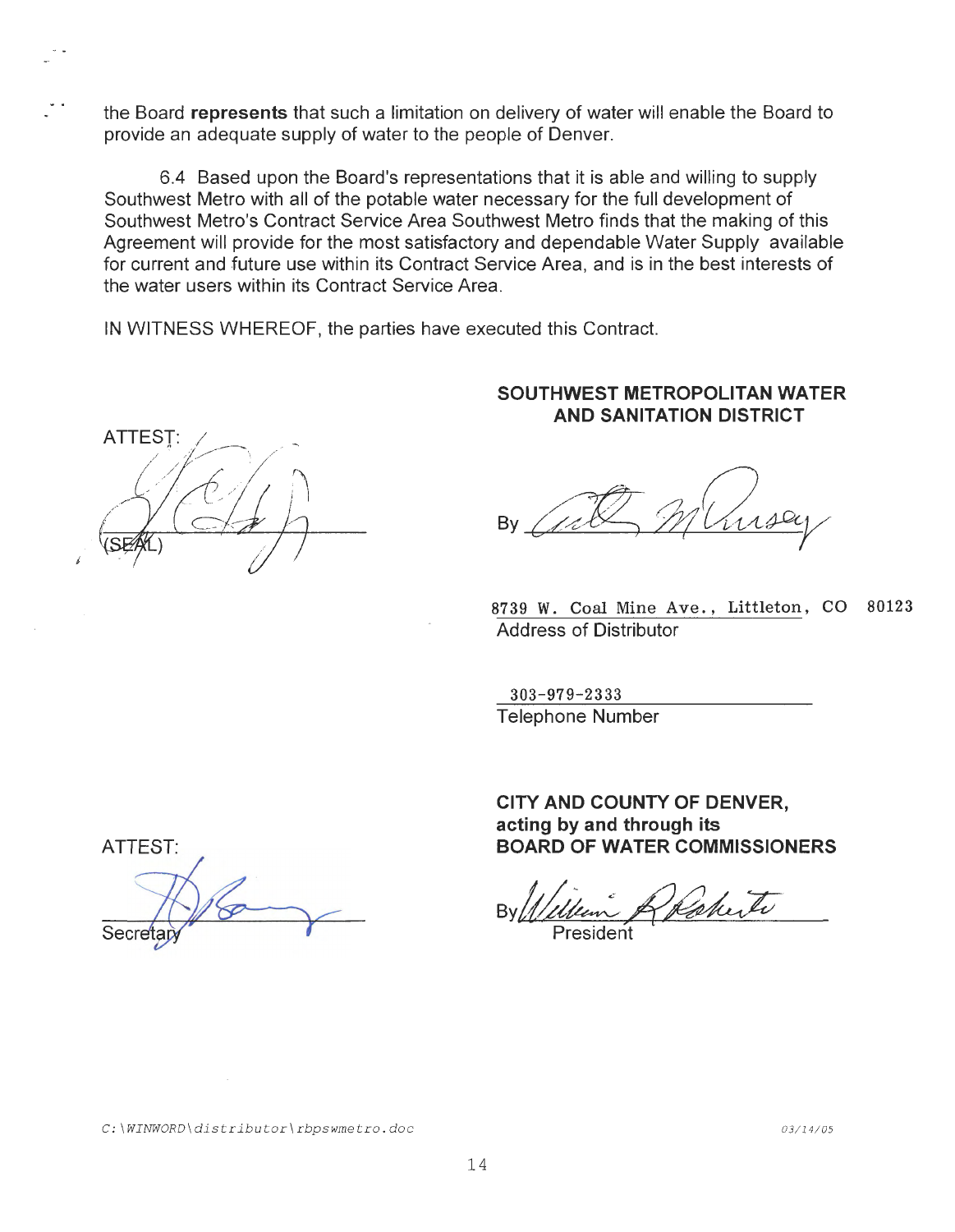YL°A ~) *Y3racu±b*  Affairs Division

uille Legal Division Planning Division

APPROVED: REGISTERED AND COUNTERSIGNED: Dennis J. Gallagher, Auditor, CITY AND COUNTY OF DENVER

By  $W$  reasons from

Deputy Auditor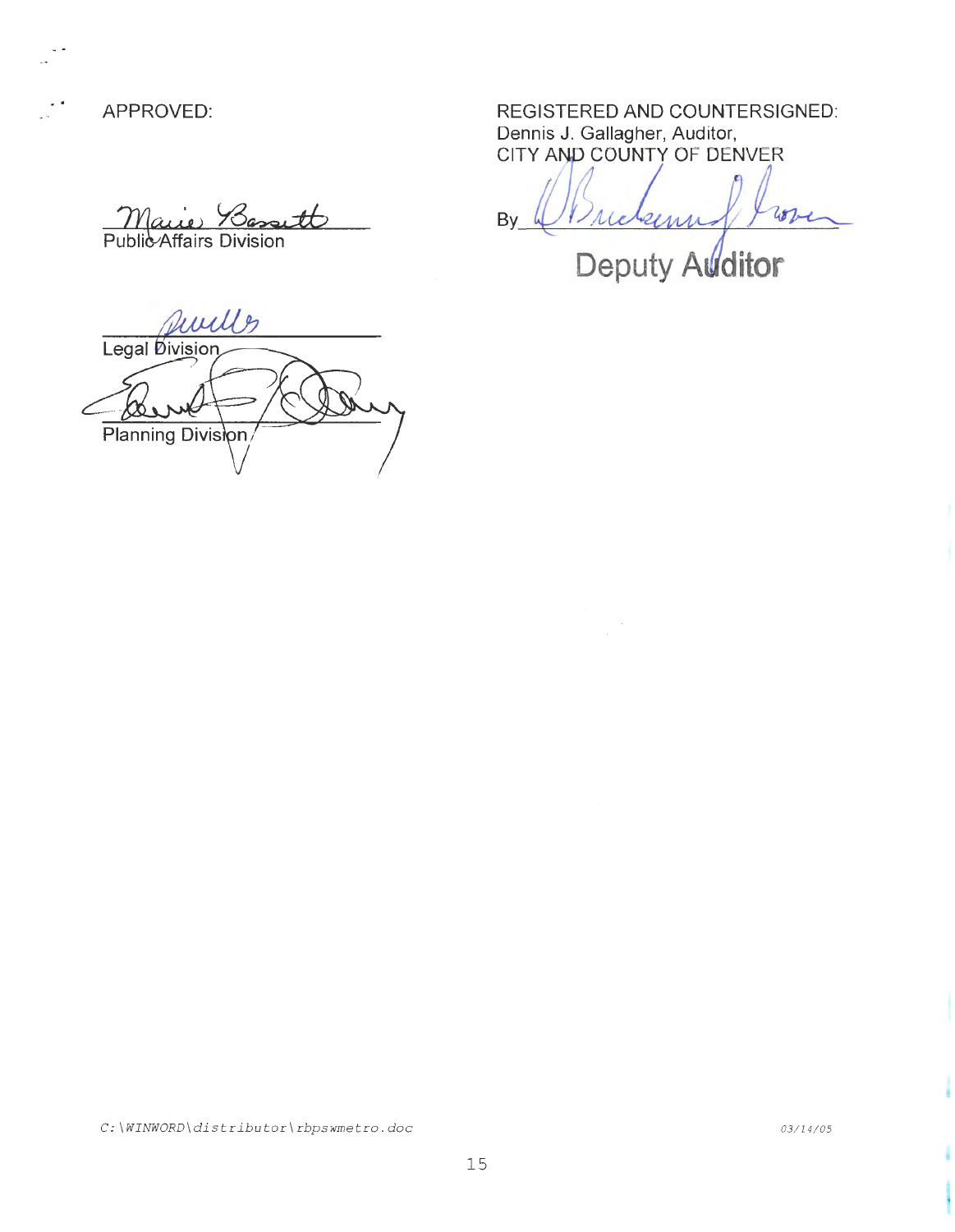### EXHIBIT "A"

### **TEMPORARY LEGAL DESCRIPTION OF BOUNDARY OF 'l'HE COMB:INED SERV:ICE AREA**

The following TEMPORARY LEGAL DESCRIPTION and attached map describe and show the current boundary of Denver Water's combined service area. It should be used for **general location only.** Distributor boundaries are currently under analysis and an exact legal description will replace this TEMPORARY LEGAL DESCRIPTION as EXHIBIT A.

A tract of land situated in Townships 2,3,4,5 and 6 South, Ranges 64,65,66,67,68,69 and 70 West of the Sixth Principal Meridian being portions of Adams, Arapahoe, Denver, Douglas and Jefferson Counties, State of Colorado more particularly described and bounded as follows:

Beginning at the northwest corner of Section 26, Township 2 South, Range 68 West; thence east along the north line of Section 26 and Section 25 of said Township and Range to the north quarter corner of said Section 25; thence south along the north-south centerline of Section 25 to the northwest corner of the southhalf of the northeast quarter (S 1/2, NE 1/4) of said Section 25; thence east along the north line of the south half of the northeast quarter of said Section 25 and the north line of the southhalf of the northwest quarter (S 1/2, NW 1/4) of Section 30 to the centerline of the South Platte River; thence southwesterly along the centerline of the South Platte River, through Section 30, Section 25 and Section 36, Township 2 South, Range 68 West, continuing into Township 3 South, Range 68 West through Section 1 to its confluence of Sand Creek; thence southeasterly along the centerline of Sand Creek through Section 1 and Section 12, Township 3 South, Range 68 West continuing into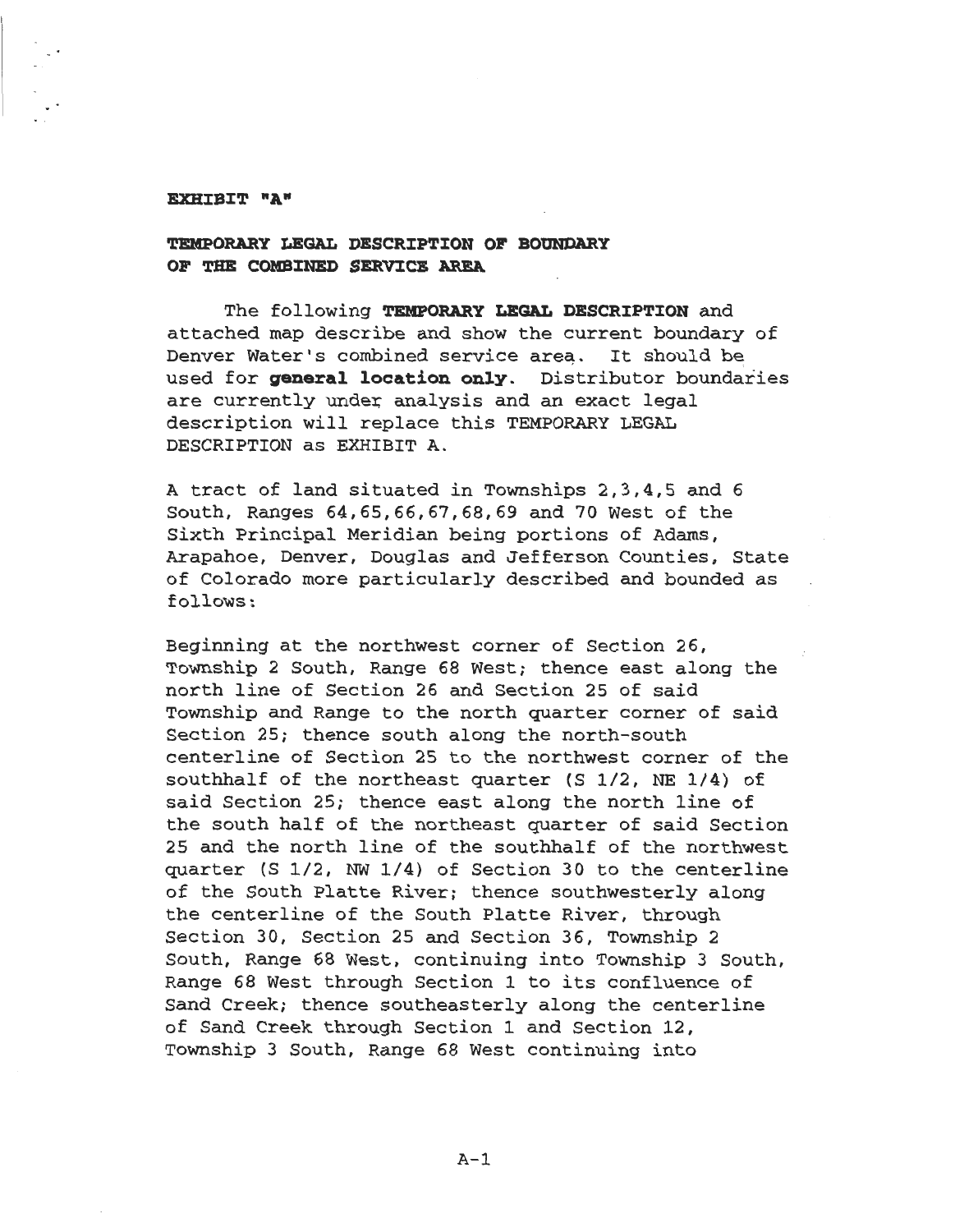Township 3 South, Range 67 West through Section 7 to the north line of Section 18; thence east along the north line of Section 18 to the north quarter corner of said Section 18; thence south along the north-south centerline of said Section 18 to the centerline of Sand Creek; thence southeasterly along the centerline of Sand Creek through Section 18 and Section 17 to the south line of Section 17; thence east along the south line of Section 17 to the southeast corner of said Section 17; thence north along the east line of Section 17 to the northeast corner of said Section 17 and the northwest corner of Section 16, Township 3 South, Range 67 West; thence east along the north line of said Section 16 a distance of 500 feet more or less; thence north 900 feet more or less; thence east 1000 feet more or less; thence south 900 feet more or less to the north line of Section 16; thence east along the north line of said Section 16 to the northeast corner of said Section 16 and the southwest corner of Section 10, Township 3 South, Range 67 West; thence north along the west line of said Section 10 to the northwest corner of said Section 10; thence east along the north line of Section 10 to the northeast corner of said Section 10; thence south along the east line of Section 10 to the southeast corner of said Section 10 and the northwest corner of Section 14, Township 3 South, Range 67 West; thence east along the north line of Section 14 and Section 13, Township 3 South, Range 67 West and along the north line of Section 18 and Section 17, Township 3 South, Range 66 West to the northeast corner of said Section 17 and the southwest corner of Section 9, Township 3 South, Range 66 West; thence North 00° 53 <sup>1</sup> 51" West a distance of 5301.85 feet to the northwest corner of said Section 9 and the southwest corner of Section 4, Township 3 South, Range 66 West; thence North 00° 28' 16" West a distance of 2640.04 feet to the west quarter corner of said Section 4; thence North  $00^{\circ}$  28'  $07^{\circ}$  East a distance of 2607.21 feet to the northwest corner of said Section 4 and the southwest corner of Section 33 Township 2 South, Range 66 West; thence North  $00^{\circ}$  55' 49" West a distance of 5301.60 feet to the northwest corner of said Section 33; thence North 89° 42' 50" East a distance of 5299.89 feet to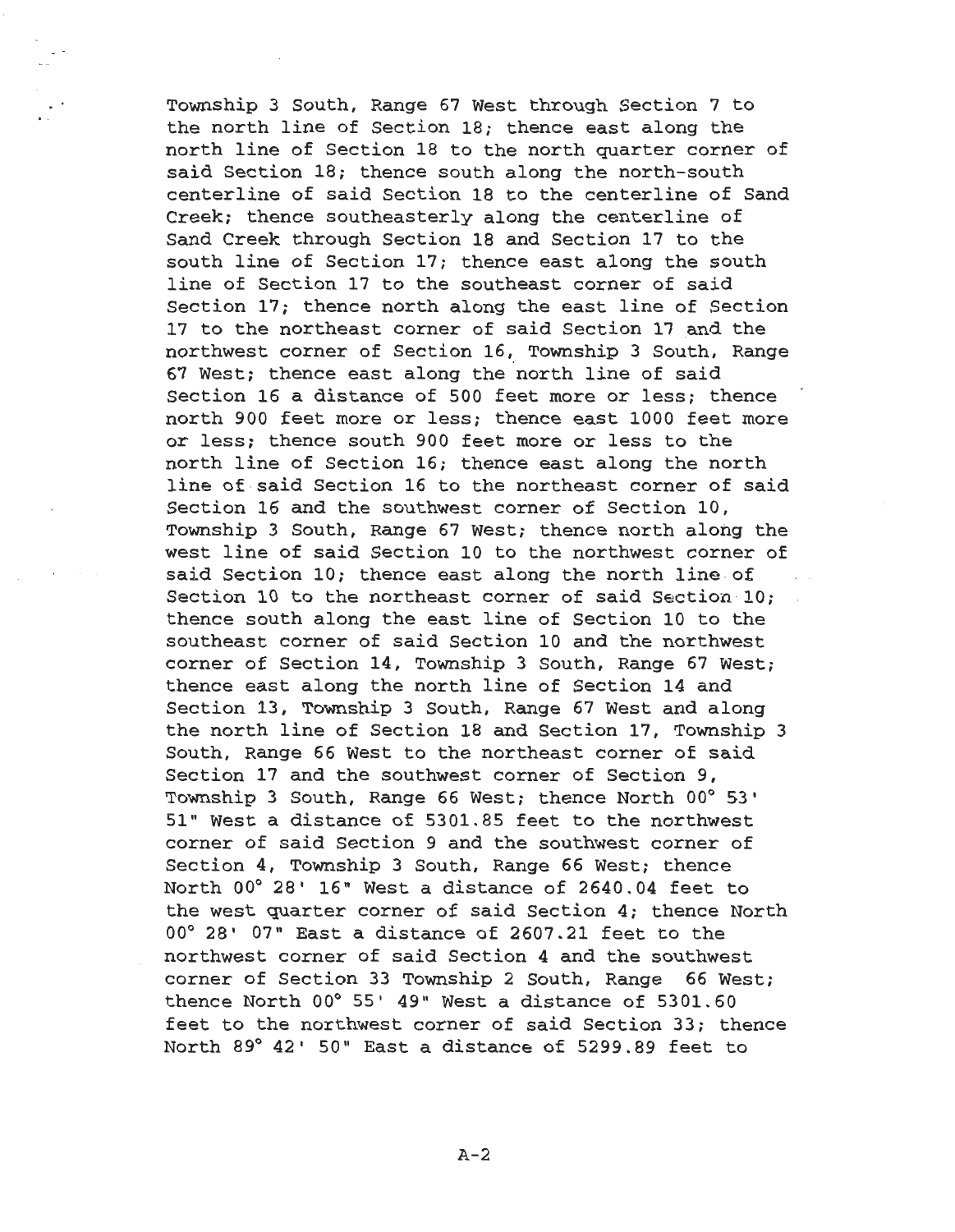the north east corner of said Section 33 and the northwest corner of Section 34, Township 2 South, Range 66 West; thence North 89° 19' 20" East a distance of 2653.08 feet; thence North 89° 18' 51" East a distance of 53.01 feet; thence North 00° 00' 00" East a distance of 1315.25 feet; thence North 90° 00' 00" East a distance of 8800.00 feet to a point 912.87 feet east of west line of Section 25, Township 2 South, Range 66 West; thence North 00° 00' 00" East a distance of 18560.00 feet; thence North 90° 00' 00" East a distance of 7600.00 feet; thence North 00° 00' 00" East a distance of 4000.00 feet; thence North 90° 00' 00" East a distance of 3100.00 feet; thence North 00° 00' 00" East a distance of 2670.22 feet to a point on the north line of Section 5, Township 2 South, Range 65 West; thence North 89° 55' 38" East a distance of 3500.00 feet; thence South 00° 00' 00" West a distance of 2583.18 feet; thence South 89° 42' 10" East a distance of 5740.94 feet to the east quarter corner of Section 4, and the west quarter corner of Section 3, Township 2 South, Range 65 West; thence North 89° 46' 02" East a distance of 5288.69 feet to the east quarter corner of said Section 3 and the west quarter corner of Section 2, Township 2 South, Range 65 West; thence North 89° 55' 49" East a distance of 2643.14 feet to the center of said Section 2; thence South 00° 33' 12" East a distance of 2641.52 feet to the south quarter corner of said Section 2 and the north quarter corner of Section 11, Township 2 South, Range 65 West; thence North 89° 53' 23" East a distance of 2643.02 feet to the northeast corner of said Section 11 and the northwest corner of Section 12, Township 2 South, Range 65 West; thence South 89° 26' 14" East a distance of 5283.48 feet to the northeast corner of said Section 12 and the northwest corner of Section 7, Township 2 South, Range 64 West; thence North 89° 49' 25" East a distance of 875.59 feet; thence South 00° 00' 00" West a distance of 6460.91 feet; thence South 90° 00' 00" West a distance of 1500.00 feet; thence South 00° 00' 00" West a distance of 3000.00 feet; thence South 90° 00' 00" West a distance of 3900.00 feet; thence South 00° 00' 00" West a distance of 16894.69 feet; thence South 89° 52' 01" West a distance of 503.16 feet to a point on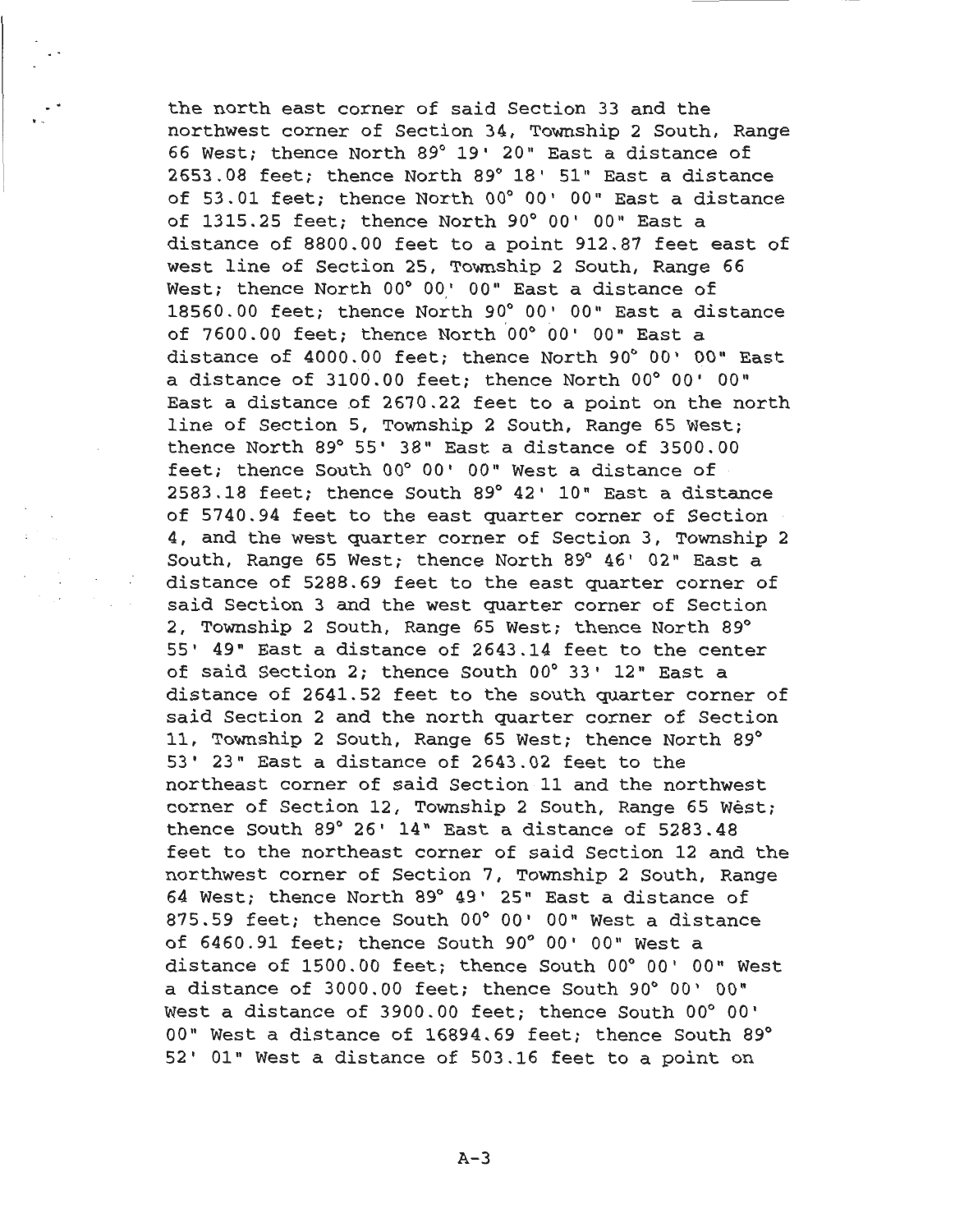the east line of Section 35, Township 2 South, Range 65 West; thence South 89° 49' 08" West a distance of 5285.89 feet to a point on the west line of said Section 35; thence South 00° 18' 15" East a distance of 30.00 feet to the southwest corner of said Section 35 and the northeast corner of Section 3, Township 3 South, Range 65 West; thence South 00° 35' 30" East a distance of 1597.51 feet; thence South 90° 00' 00" West a distance of 4227.64 feet; thence South 00° 00' 00" West a distance of 3500.00 feet; thence South 90° 00' 00" West a distance of 3000.00 feet; thence North 00° 00' 00" East a distance of 3540.00 feet; thence South 90° 00' 00" West a distance of 27096.07 feet; thence South 00° 10' 56" West a distance of 3856.92 feet to the south quarter corner of Section 3 and the north quarter corner of Section 10, Township 3 South, Range 65 West; thence South 00° 22' 11" East a distance of 5291.94 feet to the south quarter corner of said Section 10 and the north quarter corner of Section 15, Township 3 South, Range 65 West said point also being 56th Avenue; thence east along 56th Avenue to Piccadilly Road; thence south along Piccadilly Road to the southeast corner of Section 23, Township 3 South Range 66 West; thence west along the south line of Section 23 to the southwest corner of said Section 23 and the southeast corner of Section 22, Township 3 South, Range 66 West; thence west along the south line of Section 22 to a point 1000 feet west of the south quarter corner of Section 22; thence north 900 feet more or less; thence west to Tower Road; thence north along the line of Tower Road to the east quarter corner of Section 21, Township 3 South, Range 66 West; thence west along the east-west centerline of Section 21 to the center of Section 21; thence south along the northsouth centerline of Section 21 to the south sixteenth line of Section 21; thence west along the south sixteenth line of Section 21, the south sixteenth line of Section 20 and the south sixteenth line of Section 19, Township 3 South, Range 66 West to the east line of Section 24, Township 3 South, Range 67 West; thence south along the east line of Section 24 to the southeast corner of Section 24; thence west along the south line of Section 24 to Wheeling Street; thence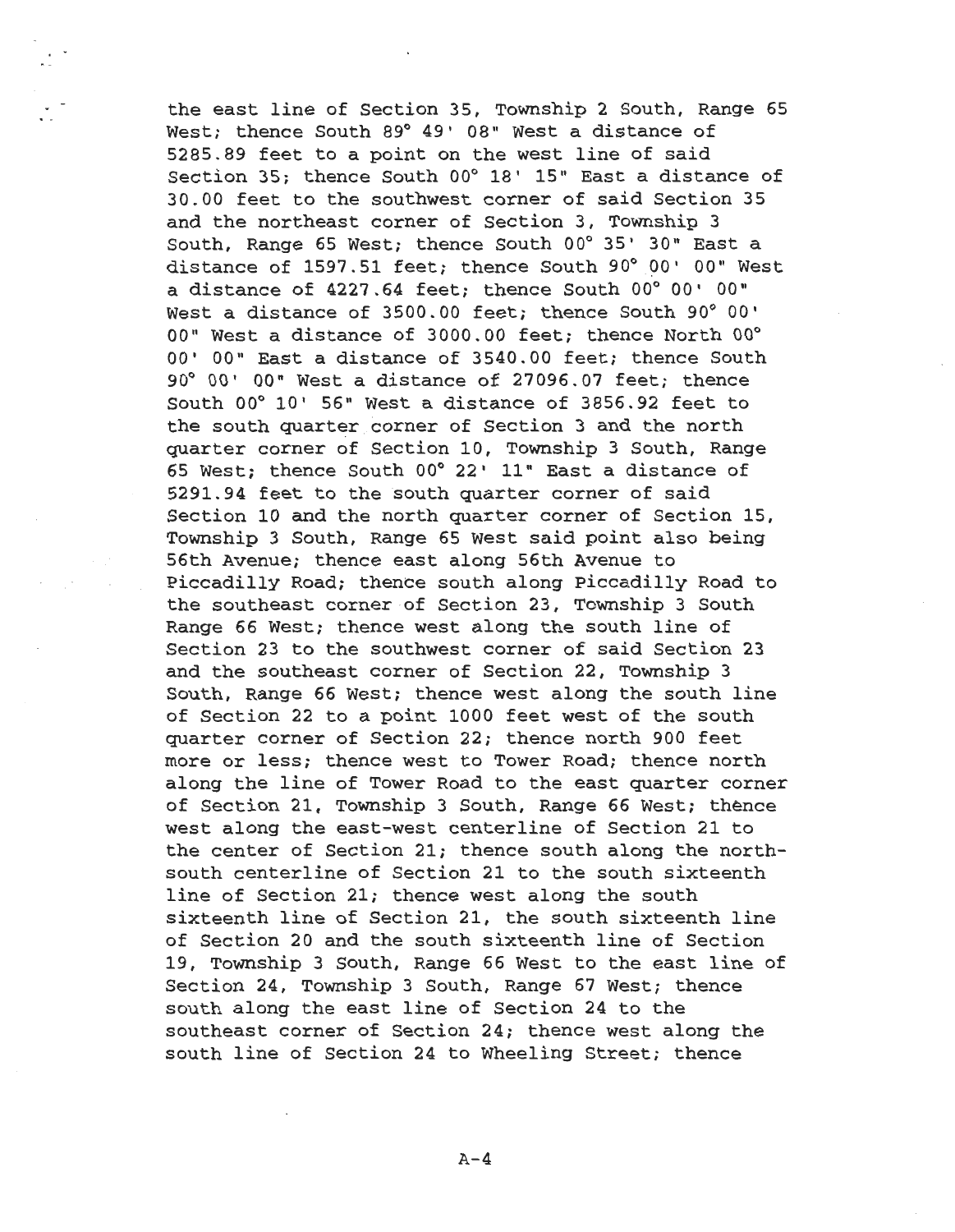south along the line of Wheeling Street to the line of 37th Avenue; thence westerly and northerly to the north quarter corner of Section 26 Township 3 South, Range 67 West; thence south along the north-south centerline of Section 26 to the line of Sand Creek; thence southeasterly along the line of Sand Creek to the line of Paris Street; thence South along the line of Paris Street to the line of 26th Avenue; thence west along the line of 26th Avenue to the line of Boston Street; thence south along the line of Boston Street to the line of Montview Boulevard; thence west along the line of Montview Boulevard to the line of Yosemite Street; thence south along the line of Yosemite Street to the line of 6th Avenue; thence east along the line of 6th Avenue to the line· of Dayton Street; thence south along the line of Dayton Street to the line of 1st Avenue; thence east along the line of 1st Avenue to the line of Galena Street; thence south along the line of Galena Street to the line of Alameda Avenue; thence easterly along the line of Alameda Avenue to the line of South Havana Street; thence south along the line of South Havana Street. to the southeasterly line of the High Line Canal; thence southwesterly along the southern boundary of the High Line Canal to the line of South Fulton Street; thence south along the line of South Fulton Street a distance of 820 feet more or less; thence east to the east line of South Geneva Street; thence north along the east line of South Geneva Street a distance of 650 feet more of less; thence east a distance of 300 feet; thence south a distance of 330 feet; thence east to the line of South Havana Street; thence south along the line of South Havana Street to the line of Mississippi Avenue; thence west along the line of Mississippi Avenue to the line of South Dayton Street; thence south along the line of South Dayton Street to the line of South Parker Road; thence southeasterly along the line of South Parker Road to the line of South Havana Street; thence south along the line of South Havana Street to the line of Dartmouth Avenue; thence east along the line of Dartmouth Avenue to the line of South Parker Road; thence southeasterly along the line of South Parker Road to the east boundary of Regent Plaza Second

A-5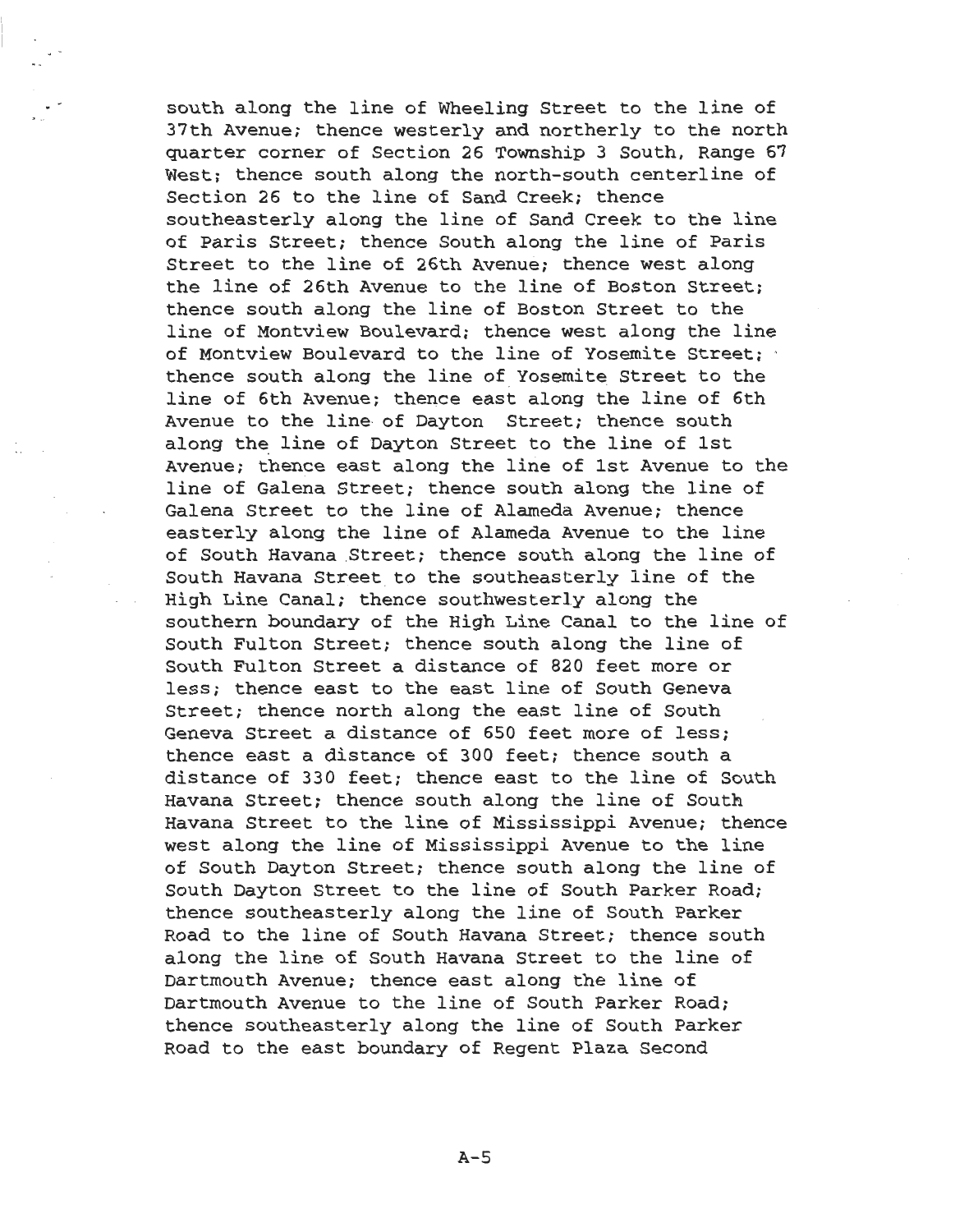Amended and a point on the boundary of the limits of the City and County of Denver; thence south along the boundary of the City and County of Denver a distance of 440 feet more of less; thence east continuing along said boundary a distance of 25 feet more or less; thence south continuing along said boundary a distance of 280 feet more or less; thence east continuing along said boundary to the line of Interstate 225; thence southwesterly along the line of Interstate 225 to the extended line of South Dayton Street; thence south along the extended line of South Dayton Street to the northwestern boundary of Cherry Creek Reservoir and Recreation area; thence southwesterly and southerly along the boundary of Cherry Creek Reservoir and Recreation area to the line of South Peoria Street extended; thence south along said line of South Peoria Street extended and the line of South Peoria Street to the east quarter corner of Section 23, Township 5 South, Range 67 West; thence west along the east-west centerline of Section 23 to the west center sixteenth corner of Section 23; thence south along the west sixteenth line of Section 23 to the south line of Section 23; thence east along the south line of Section 23 to the south quarter corner of Section 23 and the north quarter corner of Section 26, Township 5 South, Range 67 West; thence south along the north-south center line of Section 26 to the center of Section 26; thence east along the east-west centerline of said Section 26, a distance of 988.75 feet; thence south, parallel with the north-south centerline of Section 26, a distance of 1975 feet; thence west, a distance of 328.75 feet; thence south, 202.00 feet; thence west, 660.00 feet to the north-south centerline of Section 26; thence north, along the north-south centerline of Section 26, to the center of Section 26; thence west along the east-west centerline of Section 26 to the west sixteenth line of Section 26; thence north along the west sixteenth line of Section 26 to the line of Arapahoe Road; thence west along the line of Arapahoe Road to the line of South Havana Street; thence south along the line of South Havana Street to the line of Dry Creek Road; thence west along the line of Dry Creek Road to the easterly boundary of Interstate Highway 25;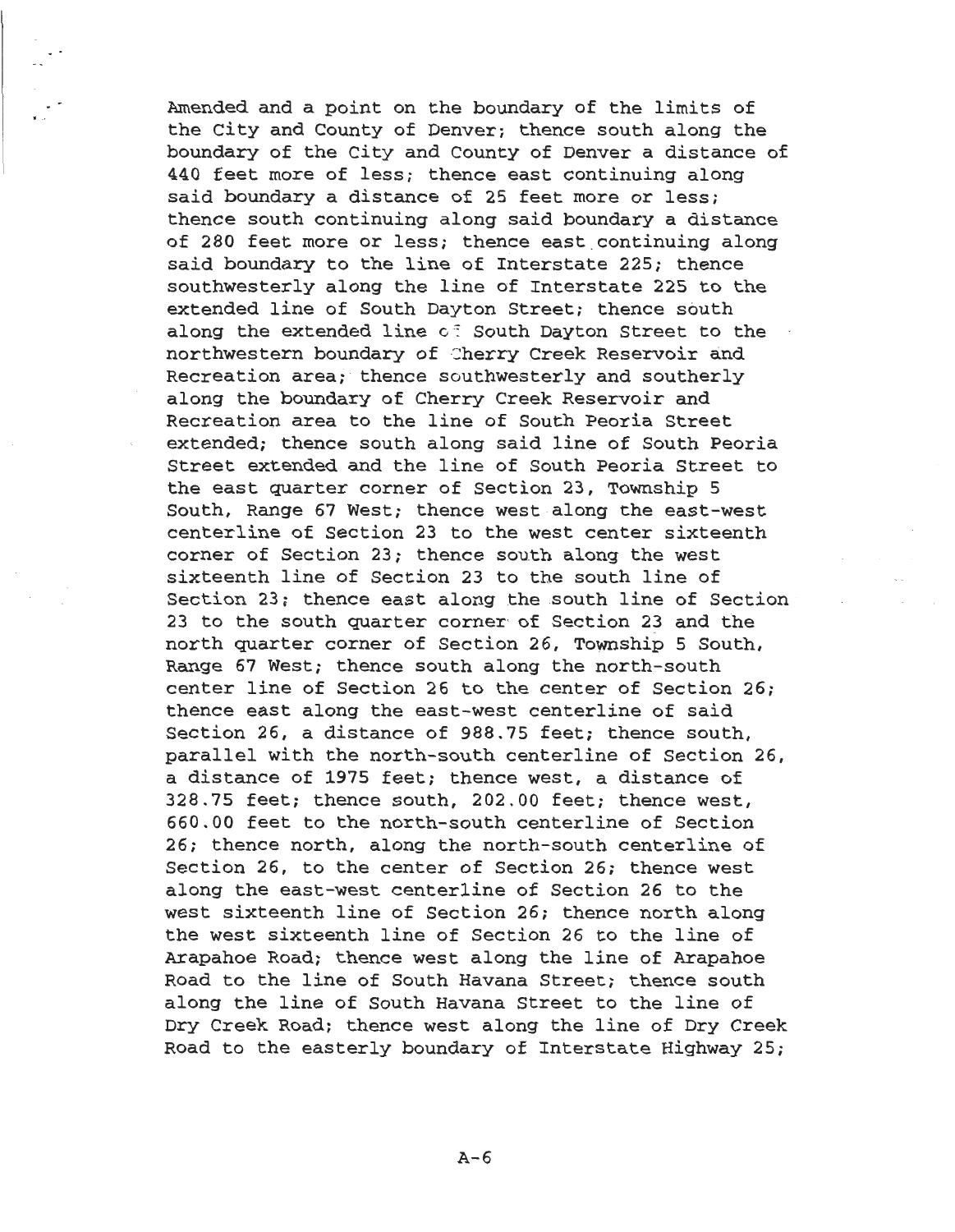thence southerly along the easterly boundary of Interstate Highway 25 to the south line of Section 15, Township 6 South, Range 67 West; thence west along the south line of Section 15 to the southwest corner of Section 15; and the southeast corner of Section 16, Township 6 South, Range 67 West; thence west along the section line of Section 16 and Section 21 a distance of 1320 feet; thence south to the east-west centerline of Section 21, Township 6 South, Range 67 West; thence west a distance of 1640 feet; thence north to the section line of Section 16 and Section 21; thence west along the south line of Section 16 to the southwest corner of Section 16; thence north along the west line of Section 16, the west line of Section 9 and the west line of Section 4 to the east quarter corner of Section 5; thence west along the east-west centerline of said Section 5 to the southeasterly boundary of South Quebec Street; thence northeasterly along the souteasterly boundary of South Quebec Street to the west line of Section 4; thence north along the west line of said Section 4 to the line of County Line Road; thence west along the line of County Line Road to a point 3100 feet east of the line of South Santa Fe Drive; thence south to the north boundary of Colorado Highway 470; thence west along the north boundary of Colorado Highway 470 to the section line of Section 5 and Section 6, Township 6 South, Range 68 West; thence north along the west line of Section 5 to the southeast corner of Section 31, Township 5 South, Range 68 West; thence west along the south line of Section 31 to the southwest corner of Section 31; thence north along the west line of Section 31 to the north boundary of Colorado Highway 470; thence southwesterly along the north boundary of Colorado Highway 470 to the line of West Payne Avenue; thence west along the line of West Payne Avenue to the north-south centerline of Section 2 Township 6 South, Range 69 West; thence south along the north-south centerline cf Section 2 to the line of West Sobey Avenue; thence west along the line of West Sobey Avenue to the line of South Carr Street; thence south along the line of South Carr Street to the line Deer Creek Canyon Road; thence westerly along the line of Deer Creek Canyon Road to its intersection with the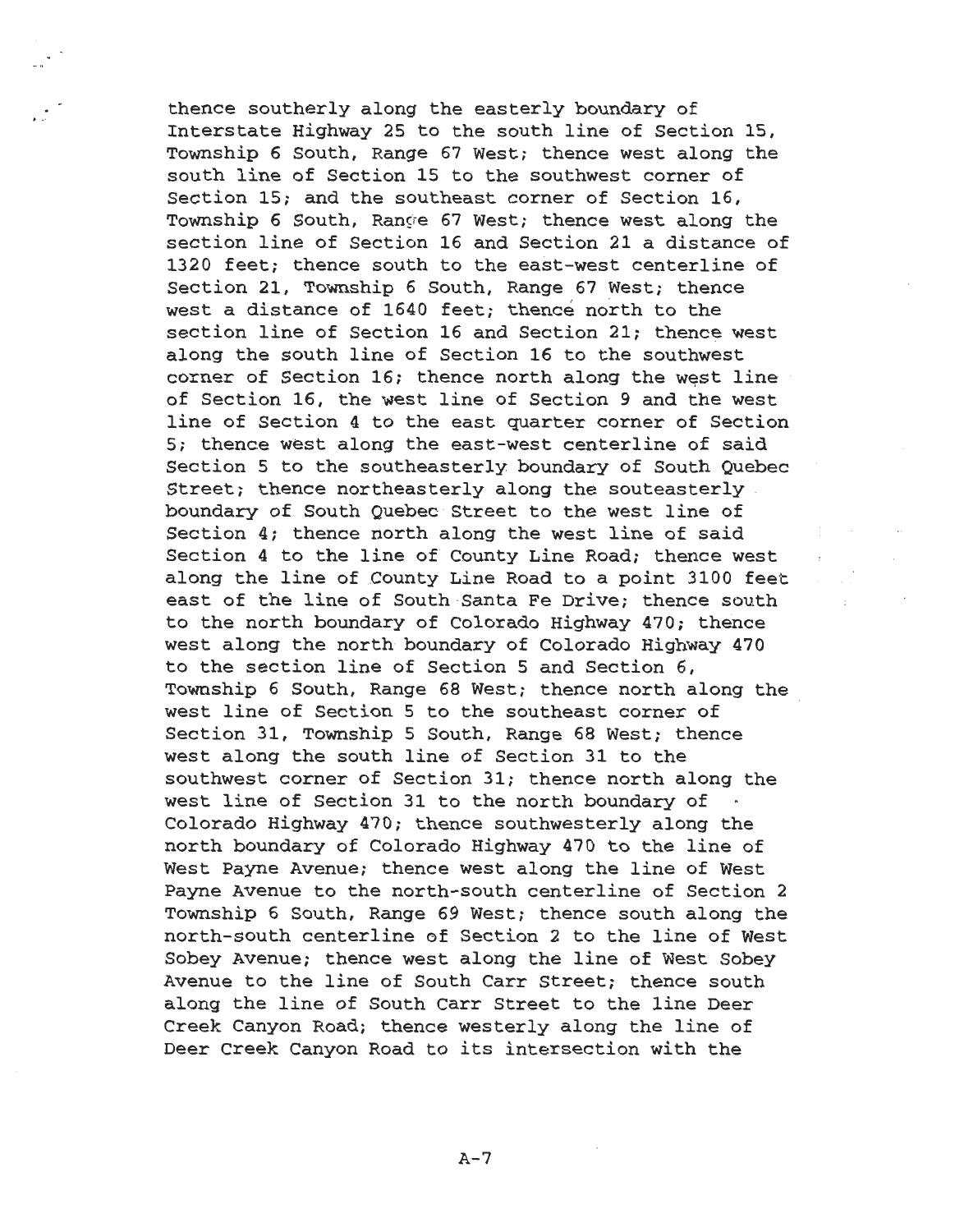east line of Section 4, Township 6 South, Range 69 West; thence south along the east line of Section 4 to the southeast corner of said Section 4; thence west along the south line of Section 4 to the southwest corner of Section 4 and the southeast corner of Section 5, Township 6 South, Range 69 West; thence west along the south line of Section 5 to the east sixteenth corner of Section 5 and Section B, Township 6 South, Range 69 West; thence south along the east sixteenth line to the northeast sixteenth corner of said Section B; thence east along the north sixteenth line to the north sixteenth corner of Section B and Section 9, Township 6 South, Range 69 West; thence south along the east line of Section B to the northeast corner of Section 17; thence south along the east line of Section 17 a distance of 1314.90 feet; thence west a distance of 330.06 feet; thence south a distance of 1312.95 feet to a point on the east-west centerline of Section 17; thence west along the east-west centerline of Section 17 a distance of 2315.10 feet to the center quarter corner of Section 17; thence south along the northsouth centerline of Section 17 a distance of 1937.78 feet; thence North 65° 25' 19" West a distance of 912.66 feet; thence North 30° 39' 49" West a distance of 3358.74 feet to a point on the west line of Section 17; thence North along the west line of Section 17, to the southeast corner of the northeast quarter of the northeast quarter (NE 1/4 NE 1/4) of Section 18; thence West, along the south line of the northeast quarter of the northeast quarter (NE 1/4 NE 1/4) to the southwest corner of the east half of the northeast quarter of the northeast quarter (E  $1/2$  NE  $1/4$  NE  $1/4$ ) of Section $\cdot 18$ ; thence North, along the west line of the east half of the northeast quarter of the northeast quarter (E 1/2 NE 1/4 NE 1/4) to the north line of Section 18; thence East, along the north line of Section 18, to a point 252.00 feet west of the northeast corner of Section 18; thence northwesterly to the center of Section 7; thence west along the east-west centerline of Section 7 to the west quarter corner of said Section 7; thence north along the west line of Section 7 to the north sixteenth corner of Section 7 and Section 12, Township 6 South, Range 70 West; thence west along the north sixteenth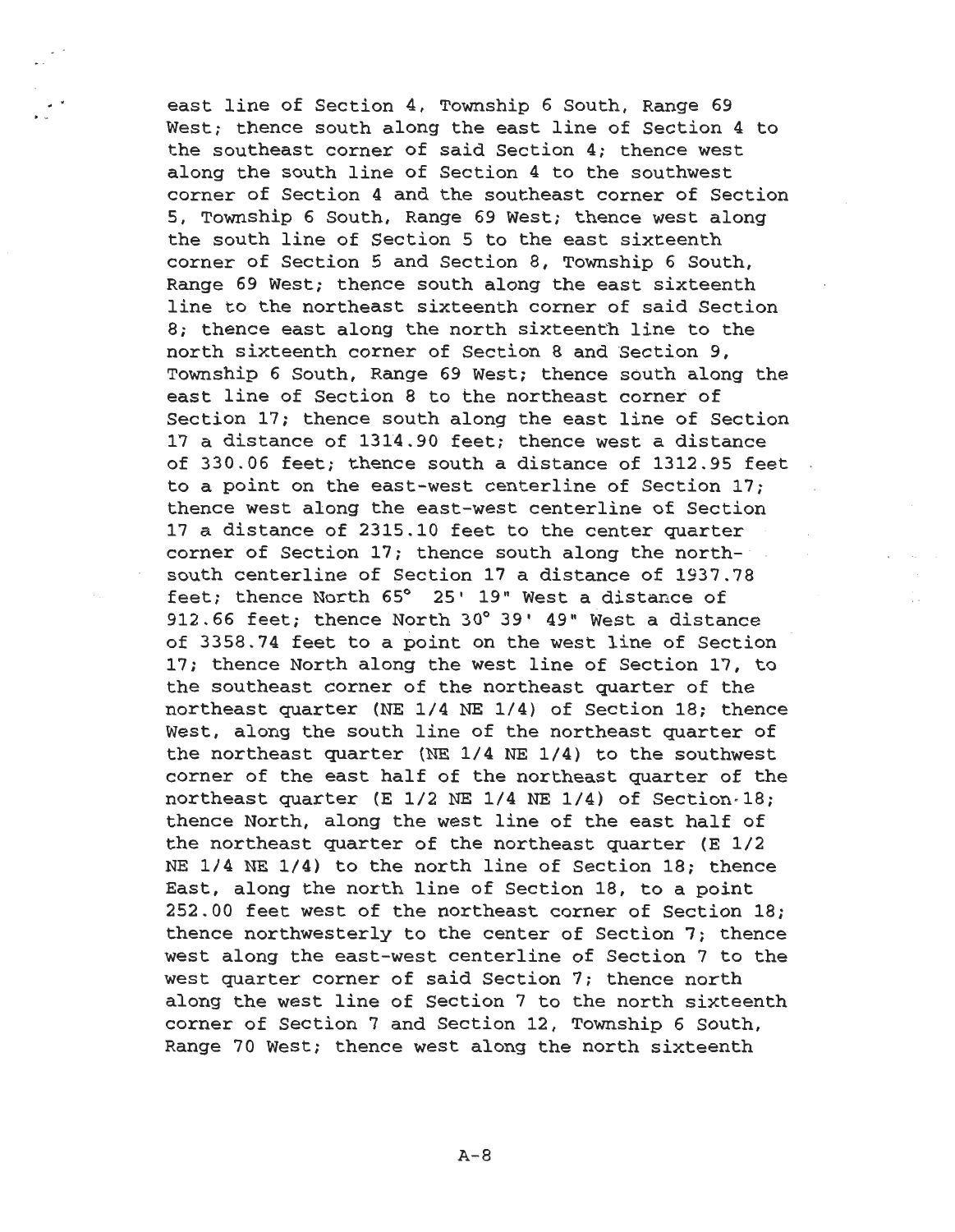line of Section 12 to the north center sixteenth corner of Section 12; thence north along the north-south centerline of Section 12 to the north quarter corner of said Section 12 and the south quarter corner of Section 1, Township 6 South, Range 70 West; thence west along the south line of Section 1 to the southwest corner of Section l; thence north along the west line of Section 1 to the northwest corner of Section l; thence east along the north line of Section 1 to the southwest corner of Section 36, Township 5 South, Range 70 West; thence north along the west line of Section 36 to the northwest corner of said Section 36 and the southeast .. corner of Section 26, Township 5 South, Range 70 West; thence west along the south line of Section 26 to the southwest corner of the- southeast quarter of the southeast quarter (SE 1/4, SE 1/4) of Section 26; thence north along the east sixteenth line of Section 26, the east sixteenth line of Section 23, and the east sixteenth line of Section 14, Township 5 South, Range 70 West to the north line of U. S. Highway 285; thence easterly along the north line of U. S. Highway 285 to a point .which is 1426.94 feet south and 759.64 feet east . of the northwest corner of Section 4, Township 5 South, Range 69 West of the Sixth Principal Meridian; thence North 38° 26' 36• West, a distance of 436.90 feet to a point 480.52 feet east of the west line of said Section 4; thence northerly, 480.52 feet east of and parallel with said west line of Section 4, to the north boundary of West Hampden Avenue; thence west along the north line of Hampden Avenue to the west boundary of Bear Creek Ranchettes Filing Number 1 subdivision; thence north along the west boundary of Bear Creek Ranchettes Filing Number 1 and Runyan Bear Creek Ranchettes Filing Number 2 subdivisions to the line of Bear Creek; thence northwesterly along the line of Bear Creek to the west line of Section 33, Township 4 South, Range 69 West; thence north along the west line of Section 33 to the northerly boundary of Morrison Road (Colorado State Highway Number 8); thence westerly, along the northerly boundary of said Morrison Road to the northeast corner of Section 31; thence south, along the east line of said Section 31, to the control centerline of Morrison Road (State Highway Number 8); thence southwesterly,

÷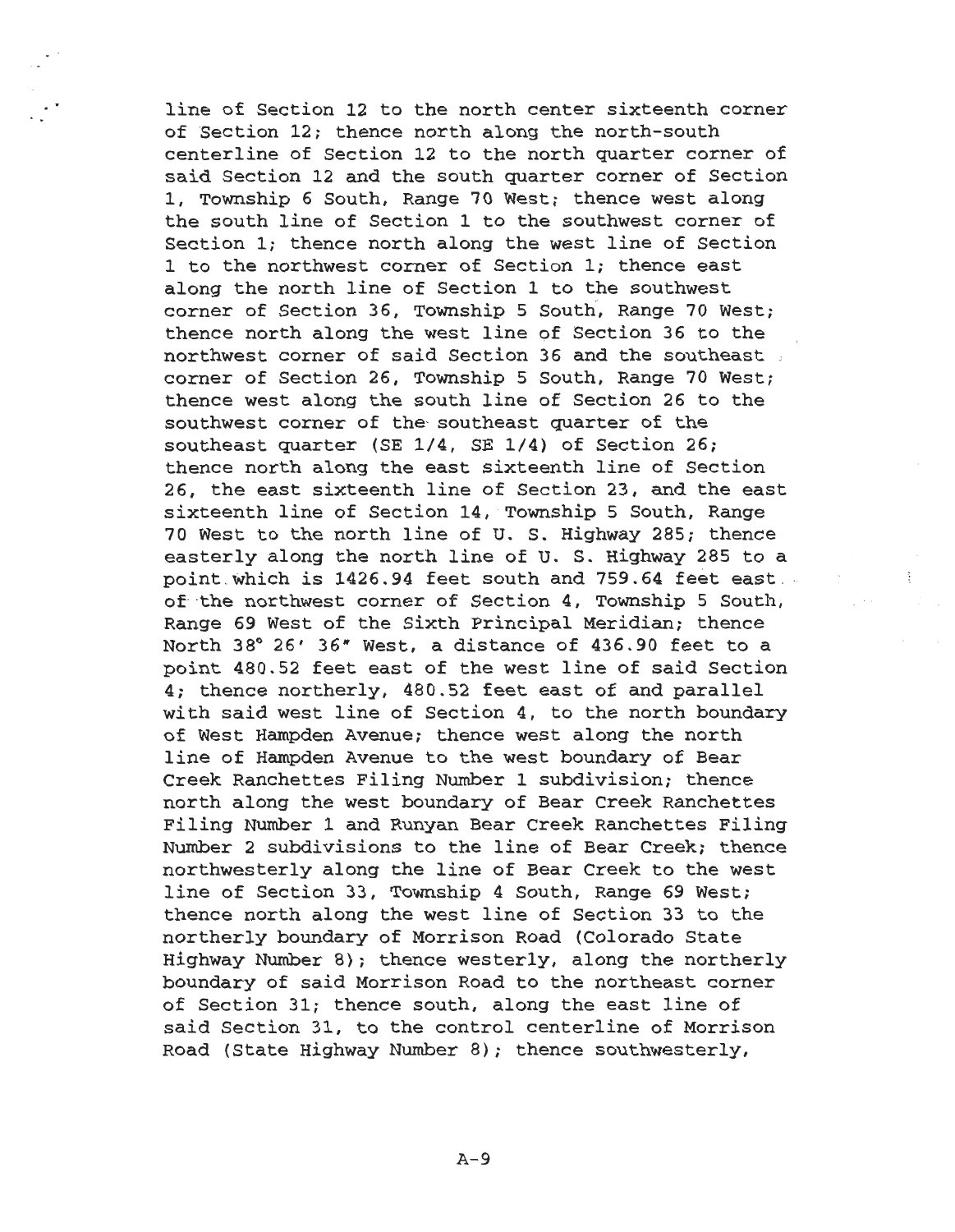along the control centerline of said Morrison Road, to the west line of Section 31; thence north, along the west line of Section 31 to a point that is 1,508 feet N of the SW corner of Section 31, thence South 30°26'42" West 128.71 feet; thence North 1,225 feet parallel to the west line of Section 31 to the north line of the SE  $%$  of Section 36; thence east along the said north line a distance of 83.77 feet to the west line of Section  $31<sub>i</sub>$  thence north along the remainder of the west line of Section 31 and Section 30, to the southeast boundary of West Alameda Parkway; thence northeasterly, along the southeast boundary of said West Alameda Parkway, to the east sixteenth line· of Section 19; thence north, along the east sixteenth line of Section 19, to north sixteenth line of Section 19; thence west, along the north· sixteenth line of Section 19, to the north-south centerline of Section 19; thence north, along the north-south centerline of Section 19, to the southeast corner of the north half of the northeast quarter of the northwest quarter (N 1/2 NE 1/4 NW 1/4) of Section 19; thence west, along the south line of the north half of the northeast quarter of the northwest quarter (N 1/2 NE 1/4 NW 1/4) of Section 19, to the west sixteenth line of Section 19; thence south, along the west sixteenth line of Section 19, to the north sixteenth line of Section 19; thence west, along the north sixteenth line of Section 19, to the west line of Section 19; thence north, along the west line of Section 19 and Section 18, to the southeast corner of the north half of the north half of the northeast. quarter (N 1/2 N 1/2 NE 1/4) of Section 13. Township 4 South, Range 70 West; thence west, along the south line of the north half of the north half of the northeast quarter (N 1/2 N 1/2 NE 1/4) to the north-south centerline of said Section 13; thence north, along the north-south center line of Section 13 and. Section 12, to the northwest corner of the south half of the south half of the southeast quarter (S 1/2 S 1/2 SE 1/4) of said Section 12; thence east, along the north line of the south half of the south half of the southeast quarter (S 1/2 S 1/2 SE 1/4) of Section 12 to the east line of said Section 12; thence south, along the east line of Section 12 to the northwest corner of Section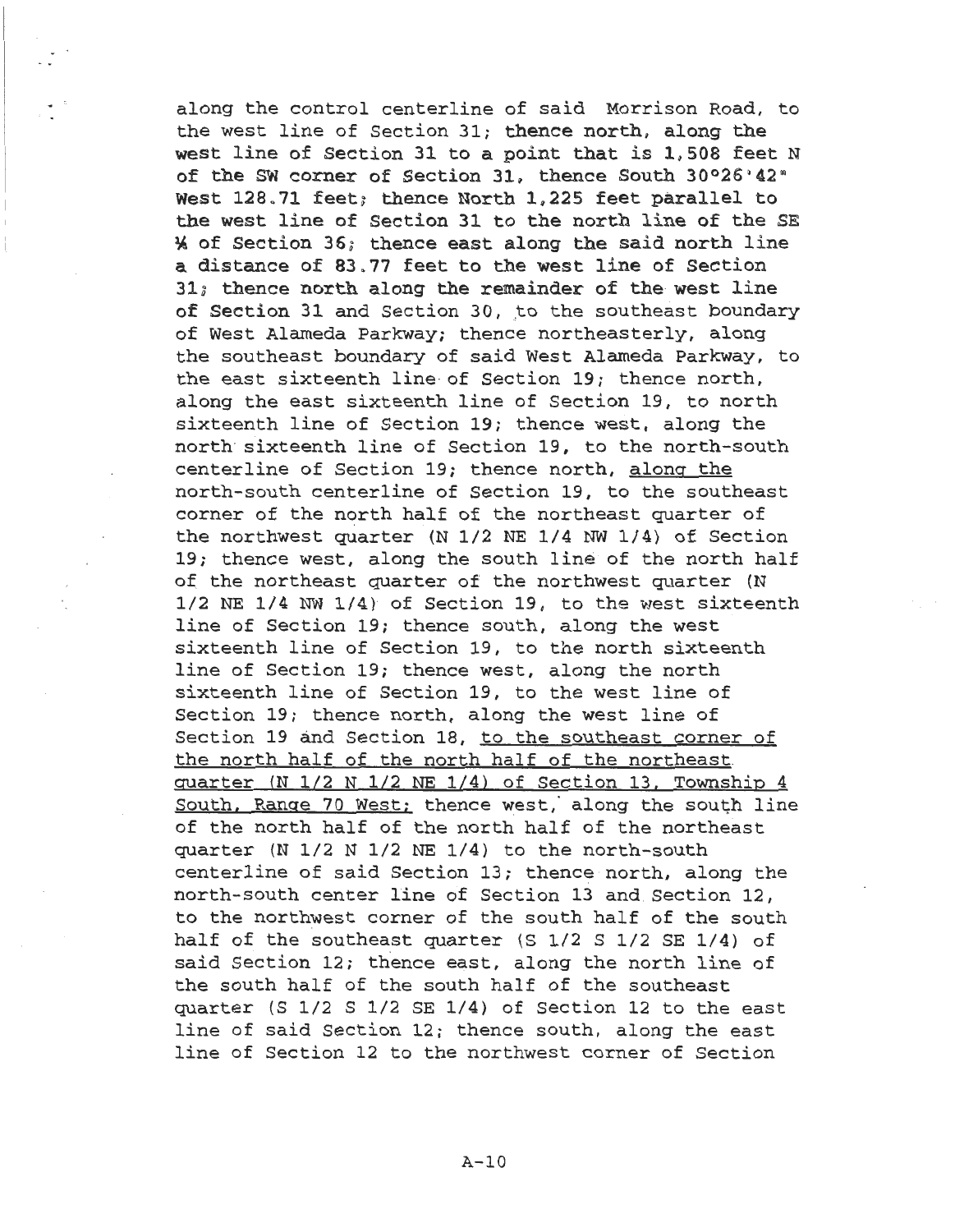18, Township 4 South, Range 69 West; thence east, along the north line of Section 18, to the southwest corner of Section 8, Township 4 South, Range 69 West; thence north along the west line of Section 8 to the northwest corner of said Section 8 and the southeast corner of Section 6, Township 4 South, Range 69 West; thence west along the south line of Section 6 to the west line of Coors Street; thence north along the west line of Coors Street and Coors Street extended a distance of 1643 feet more or less; thence east, a distance of 311.83 feet to the west line of Cole Street; thence north along the west line of Cole Street a distance of 165 feet; thence west a distance of 450 feet; thence north a distance of 165 feet; thence east a distance of 450 feet to the west line of Cole Street; thence north along the west line of Cole Street to the line of West 10th Avenue; thence west along the line of West 10th Avenue to the line of Hawthorne .Road; thence northwesterly along the line of Hawthorne Road to the line of West Colfax Avenue; thence easterly along the line of West Colfax Avenue to the line of Whipporwill Drive; thence northerly along the .line of Whipporwill Drive and Whipporwill Drive extended to the line of Lena Gulch; thence northeasterly along the line of Lena Gulch to a point 150 feet north of West 17th Avenue; thence east, 150 feet north of and parallel with West 17th Avenue to a point 200 feet west of Simms Street; thence north 200 feet west of and parallel to Simms Street to the line of West 20th Avenue; thence east along the line of West 20th Avenue to the line of Simms Street; thence north along the line of Simms Street to the line of the Agricultural Ditch; thence easterly along the line of the Agricultural Ditch to the line of Miller Street; thence north along the line of Miller Street to the line of West 24th Avenue; thence west along the line of West 24th Avenue to the line of Newcombe Street; thence north along the line of Newcombe Street to the line of West 26th Avenue; thence west along the line of West 26th Avenue to southwest corner of lot 1, block 8 Applewood Knolls 4th Filing; thence north and northwesterly along the western boundary of block 8, Applewood Knolls 4th Filing to the line of West 29th Place; thence west to east boundary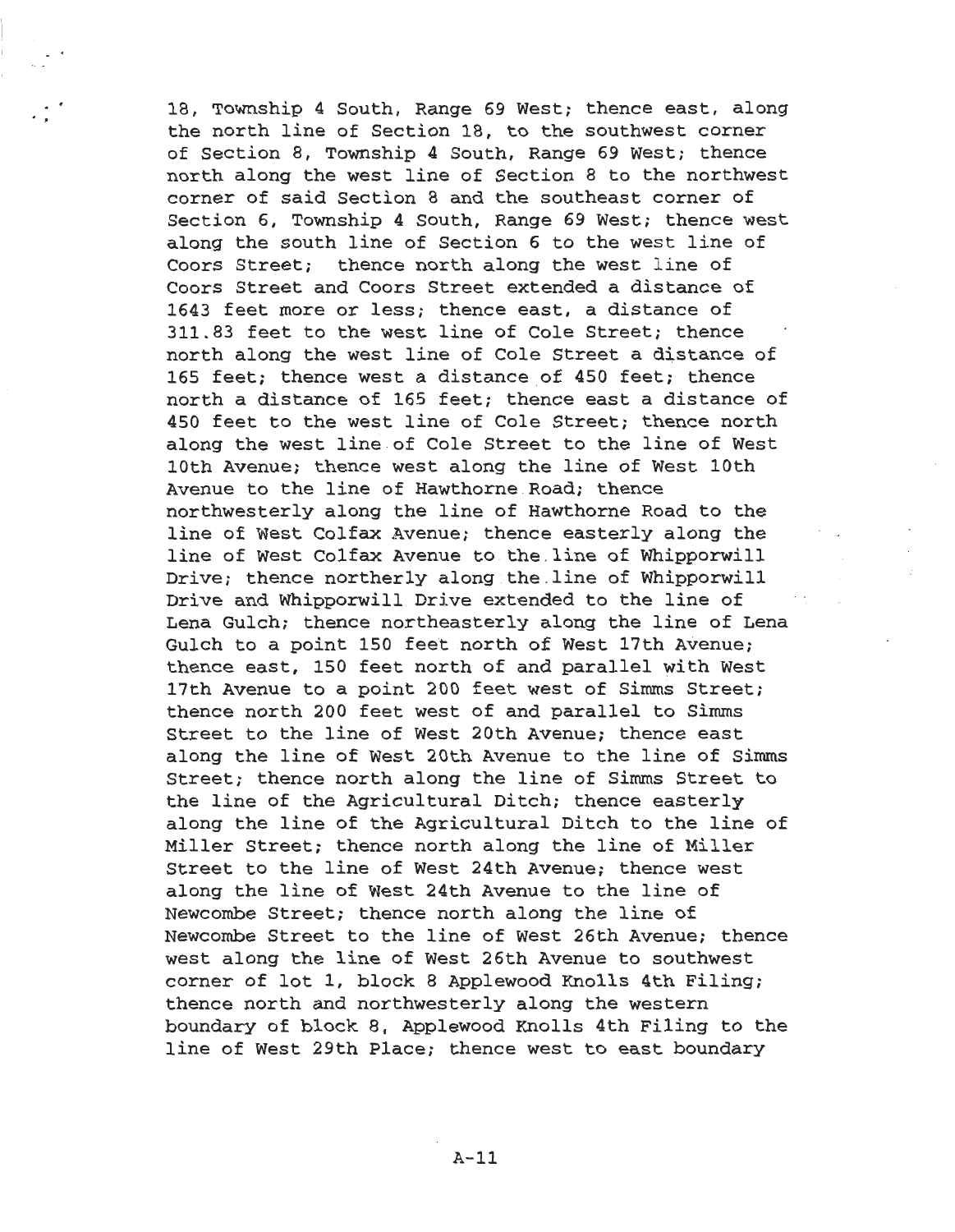of Youngfield Park subdivision; thence south along the east boundary of Youngfield Park subdivision to the south line of said subdivision; thence west along the south line of said subdivision to the west line of said subdivision; thence north along the west line of said subdivision to the west line of Maple Grove Village Blocks 2 to 10 subdivision; thence north along the west line of said subdivision to the north line of Resubdivision of Maple Grove Village Block l; thence west along the north line of said subdivision to the east boundary of Interstate Highway 70; thence north along the east boundary of Interstate Highway 70 to a point 620 feet north of the north line of Youngfield Plaza; thence west to the southwest corner of lot 25, Roxbury subdivision; thence north along the west line of lot 25, lot 26, lot 27 and lot 28 of Roxbury subdivision to the line of Clear Creek; thence west along the line of Clear Creek a distance of 300 feet; thence north a distance of 600 feet; thence east to the east boundary of Interstate Highway 70; thence northeasterly along the east boundary of Interstate Highway 70 to the line of Ward Road; thence north along · the line of Ward Road to the north boundary of Interstate Highway 70; thence southwesterly along the north boundary of Interstate Highway 70 to a point 950 feet west of the west boundary of Ward Road; thence North 89° 43' 20• West, a distance of 420.00 feet; thence South 00° 05' 46• East, a distance of 180.00 feet more or less to the north boundary of West  $44<sup>th</sup>$ Avenue; thence North 89° 43' 20" West, along the north line of West  $44<sup>th</sup>$  Avenue, a distance of 530.82 feet to a point of curve; thence along the arc of a curve to· left having a radius of 1452 . 50 feet and a central angle of 13° 00' oo• a distance of 329.56 feet; thence South 77° 16' 40• West, a distance of 3340 feet to a point 25 feet east of the west line of of the northeast quarter (NE \*) of Section 19 and the east line of Eldridge Street; thence North 0° 10' 00" West, along the said east line, a distance of 1885 feet to the south line of the Southern Pacific Railroad right-of-way; thence North 69° 57' OO• East, along said south line, a distance of 5400 feet; thence north to the northern boundary of the Colorado and Southern Rail Road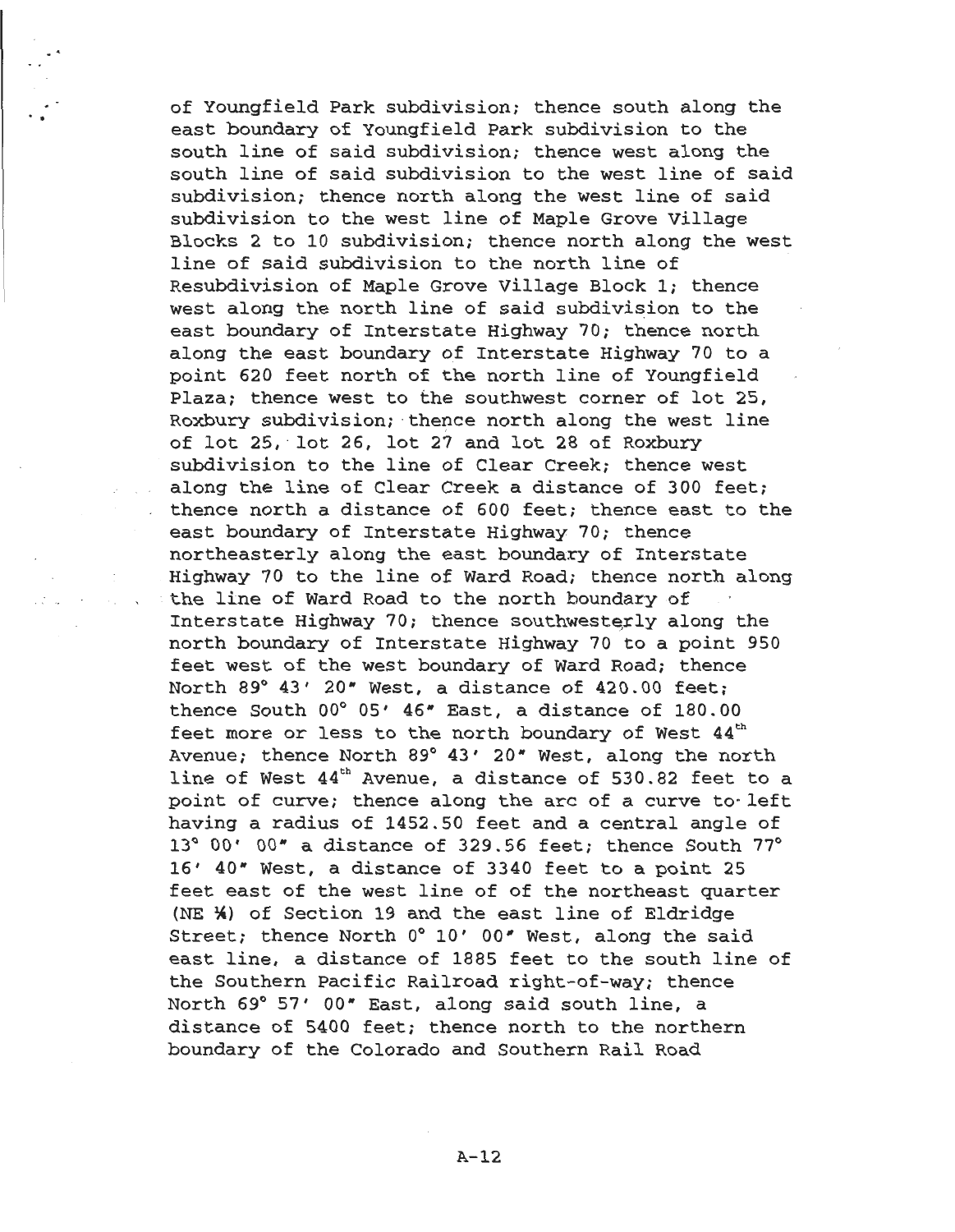boundary; thence westerly along said boundary a distance of 1000 feet; thence west a distance of 360 feet; thence north to the north line of West 52nd Avenue; thence east along the north line of West 52nd Avenue to the west boundary of the Arvada Energy Center; thence north along the west boundary of the Arvada Energy Center to the northwest corner of lot 4 of said center; thence east along the north line of said center to the line of **Simms** St.; **thence north**  along the line Simms St. thence north to 58<sup>th</sup> Avenue; thence east to the intersection of West 58th Avenue Oak Street; thence south to a point along the extension of **the north line of lot 4 of the Arvada. Energy Center;**  thence east along the said line to the extended line of **Kipling Street;** thence south along the line of Kipling Street to the line of West 51st Place; thence east along the line of West Slst Place to the line of Independence Street; thence south along the line of Independence. Street to the line of West Slst Avenue; thence northeasterly along the line of West Slst Avenue to the line of West 52nd Avenue; thence east along the . line of .West 52nd Avenue to the line of Carr Street; thence south, along the line of Carr Street to the. line of Interstate Highway Number 70; thence easterly, along the line of Interstate Highway Number 70 to the line of Wadsworth Boulevard; thence south, along the line of Wadsworth Boulevard to line of Clear Creek; thence northeasterly along the line of Clear Creek to the line of Marshall Street; thence north along the line of Marshall Street to the center line of Interstate Highway 76; thence northeasterly along the centerline of Interstate Highway 76 to the line of West 52nd · Avenue; thence east along the line of West 52nd Avenue to the line of Sheridan Boulevard; thence north along the line of Sheridan Boulevard to the line of West 64th Avenue; thence east along the line of West 64th Avenue to the line of Tennyson Street; thence north along the line of Tennyson Street to the east-west centerline of Section 6, Township 2 South, Range 68 West; thence east along the east-west centerline of Section 6 to the line of Lowell Boulevard; thence north along the line of Lowell Boulevard a distance of 600 feet; thence west a distance of 900 feet; thence north a distance of 400

..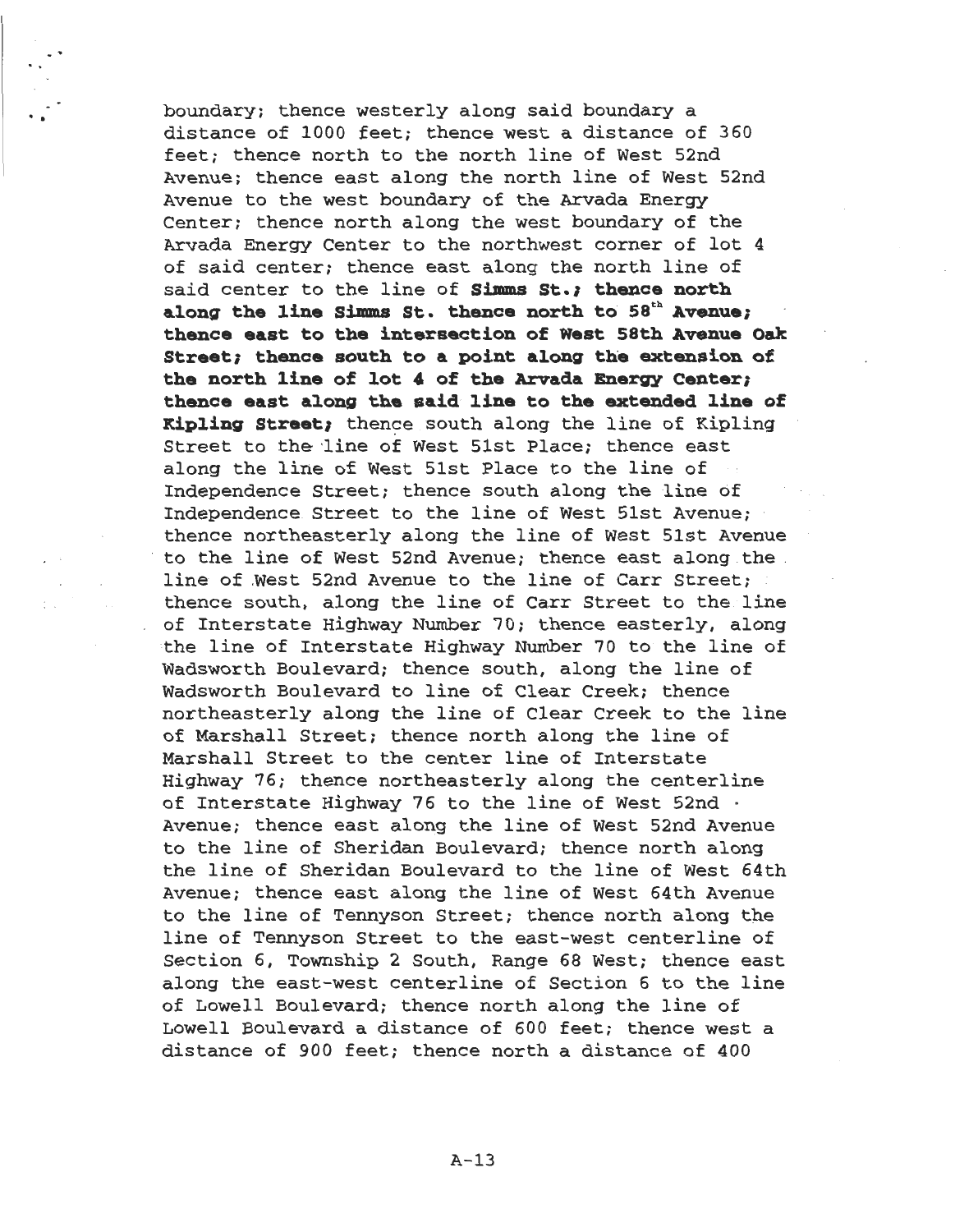feet; thence east to the line of Lowell Boulevard; thence north along the line of Lowell Boulevard to the line of West 72nd Avenue; thence east along the line of West 72nd Avenue to the line of Federal Boulevard; thence north along the line of Federal Boulevard to the line of West 80th Avenue; thence east along the line of West 80th a distance of 600 feet more of less; thence north a distance of 300 feet more or less; thence east a distance of 500 feet more of less; thence south a distance of 300 feet more or less to the line of West 80th Avenue; thence east along the line of West 80th Avenue a distance of 600 feet more or less; thence north a distance of 1400 feet more or less; thence east to the line of Zuni Street; thence south along the line of Zuni Street to the line of Sherrylwood Drive; thence east along the line of Sherrylwood Drive to the line of Umatilla Street; thence south along the line of Umatilla Street to the line of West 80th Avenue; thence east along the line of West 80th Avenue to the line of Pecos Street; thence south along the line of Pecos Street to the line of Elmwood Lane; thence east along the line of Elmwood Lane to the line of Navajo Street; thence south along the line of Navajo Street to the line of Lipan Drive; thence easterly and southeasterly along the line of Lipan Drive to the line of El Paso Boulevard; thence southwesterly along the line of El Paso Boulevard to the line of Hilltop Circle; thence southeasterly along the line of Hilltop Circle to the line of Del Norte Street; thence east along the line of Del Norte Street to the line of Bronco Road; thence south along the line of Bronco Road and the extended line of Bronco Road to the northern boundary of U.·S. Highway 36 (Boulder Turnpike); thence easterly along the northern boundary of U. S. Highway 36 to the line of Interstate Highway 25; thence north along the line of Interstate Highway 25 to the line of 80th Avenue; thence east along the line of 80th Avenue a distance of 650 feet more or less; thence north a distance of 800 feet more or less; thence east to the line of line Washington Street; thence north along the line of Washington Street to the line of 84th Avenue; thence west along the line of 84th Avenue to the line of Pearl Street; thence north along the line of Pearl Street to

.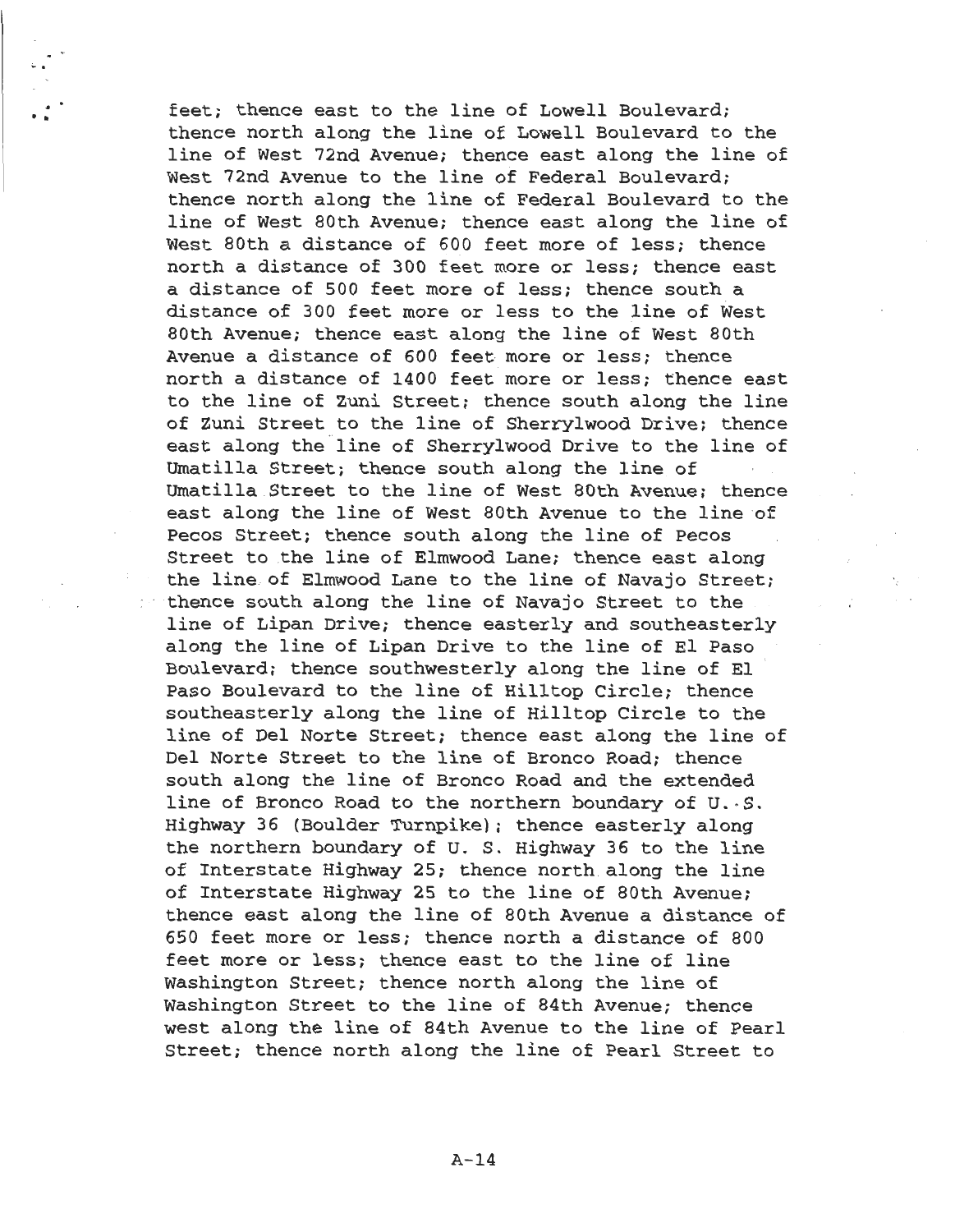the line of 85th Avenue; thence east along the line of 85th Avenue to the line of Washington Street; thence north to the point of beginning.

• •

> **PLUS** the southhalf (S 1/2) and the southhalf of the southwest quarter of the northwest quarter (S 1/4 SW 1/4. NW 1/4) of Section 11, Township 5 South, Range 67 West.

**PLUS** the northhalf of the northeast quarter of the northeast quarter (N 1/2 NE 1/4 NE 1/4) of Section 10, Township 5 South, Range 67 West.

**PLUS** the southwest quarter of the southeast quarter (SW 1/4 SE 1/4) of Section 3, Township 5 South, Range 67 West.

**PLUS** those areas in the Chattfield Lake State Park area currently being served.

**PLUS** those areas in the Cherry Creek Lake State Park area currently being served. **PLUS** that portion of Section 6, Township 6 South, Range 68 West being west of South Santa Fe Drive and north of the Chatfield Lake State Park.

**PLUS** those two portions of the southeast quarter (SE 1/4) of Section 32, Township 4 South, Range 69 West that serves the club house facility and maintenance facility of the Fox Hollow Golf Course as of June 27, 1995 and currently being served by the Bear Creek Water and Sanitation District.

**PLUS** a parcel of land situated in Township 6 South, Range 69 West being more particularly described as follows:

Section 15 - The south half of the south half (S 1/2 S 1/2), except that portion as recorded in the office of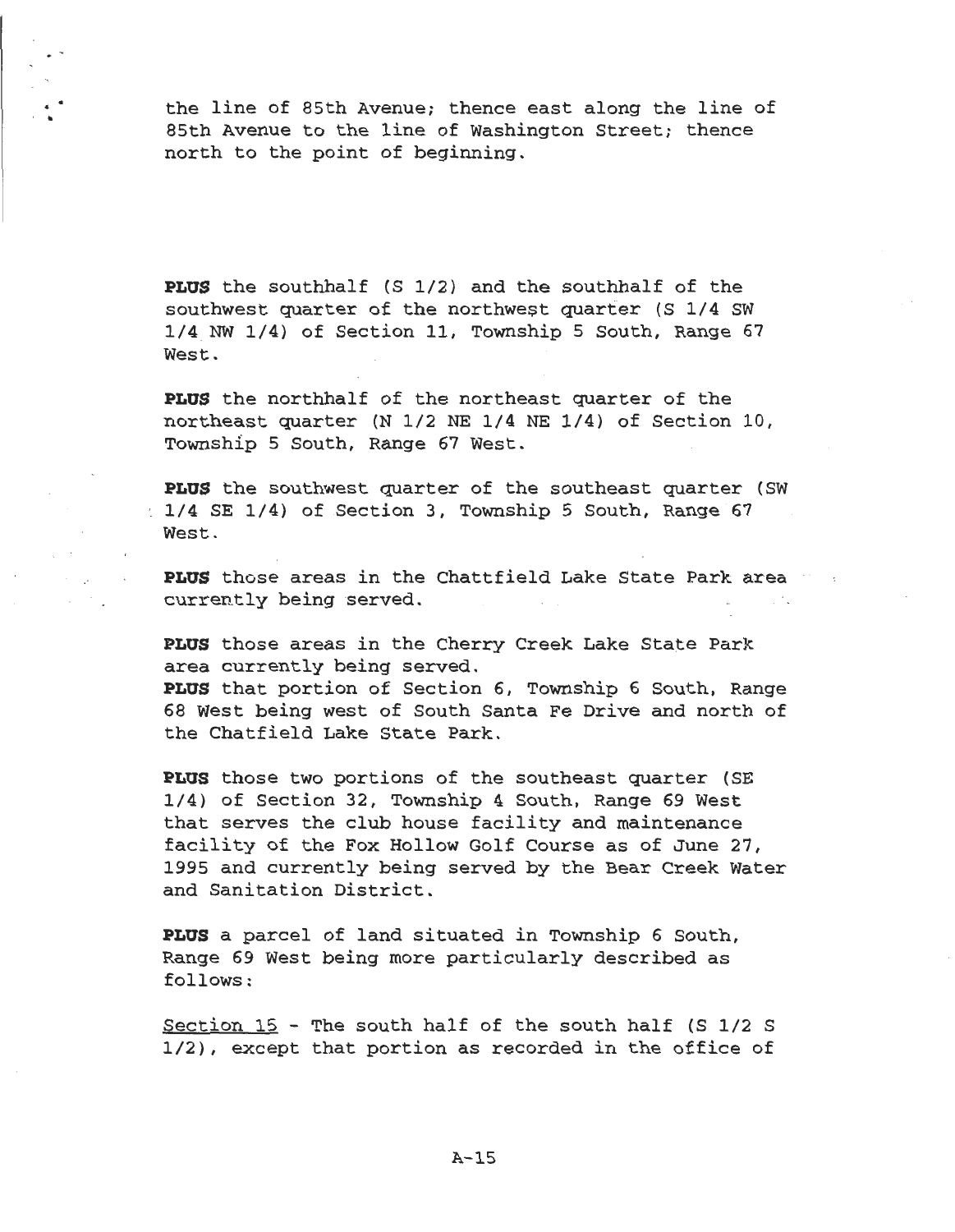the Clerk and Recorder of Jefferson County on June 20, 1969 in Book 2112 at Pages 29-38 .

Section  $16$  - The south half (S  $1/2$ ).

Section 17 - The southeast quarter (SE 1/4) and the east half of the east half of the southeast quarter of the northeast quarter (E 1/2 E 1/2 SE 1/4 NE 1/4).

Section 19 - The northeast quarter (NE 1/4) and the southeast quarter of the southeast quarter (SE 1/4 SE 1/4) .

Section 20 - All, except the northwest quarter of the southwest quarter (NW 1/4 SW 1/4).

Section 21 - All.

..

.. ·-

Section 22 - All, except the east half of the east half of the northeast quarter of the northeast quarter of the northeast quarter (E 1/2 E 1/2 NE 1/4 NE 1/4 NE  $\sim 10^{-1}$ 1/4)

Section 27 - All, except those portions as recorded in the office of the Clerk and Recorder of Jefferson County on August 26, 1937 in Book 389 at Page 284; September 10, 1969 in Book 2131 at Pages 288-289; March 26, 1976 in Book 2833 at Pages 135-137 and June 20, 1969 in Book 2112 at Pages 29-38.

Section 28 - All.

Section 29 - All.

Section 30 - The east half of the east half (E 1/2 E 1/2), the southwest quarter of the northeast quarter (SW 1/4 NE 1/4), and the southeast quarter of the northwest quarter (SE 1/4 NW 1/4).

Section 31 - The east half of the northeast quarter (E 1/2 NE 1/4) and the north half of southeast quarter (N 1/2 SE 1/4) .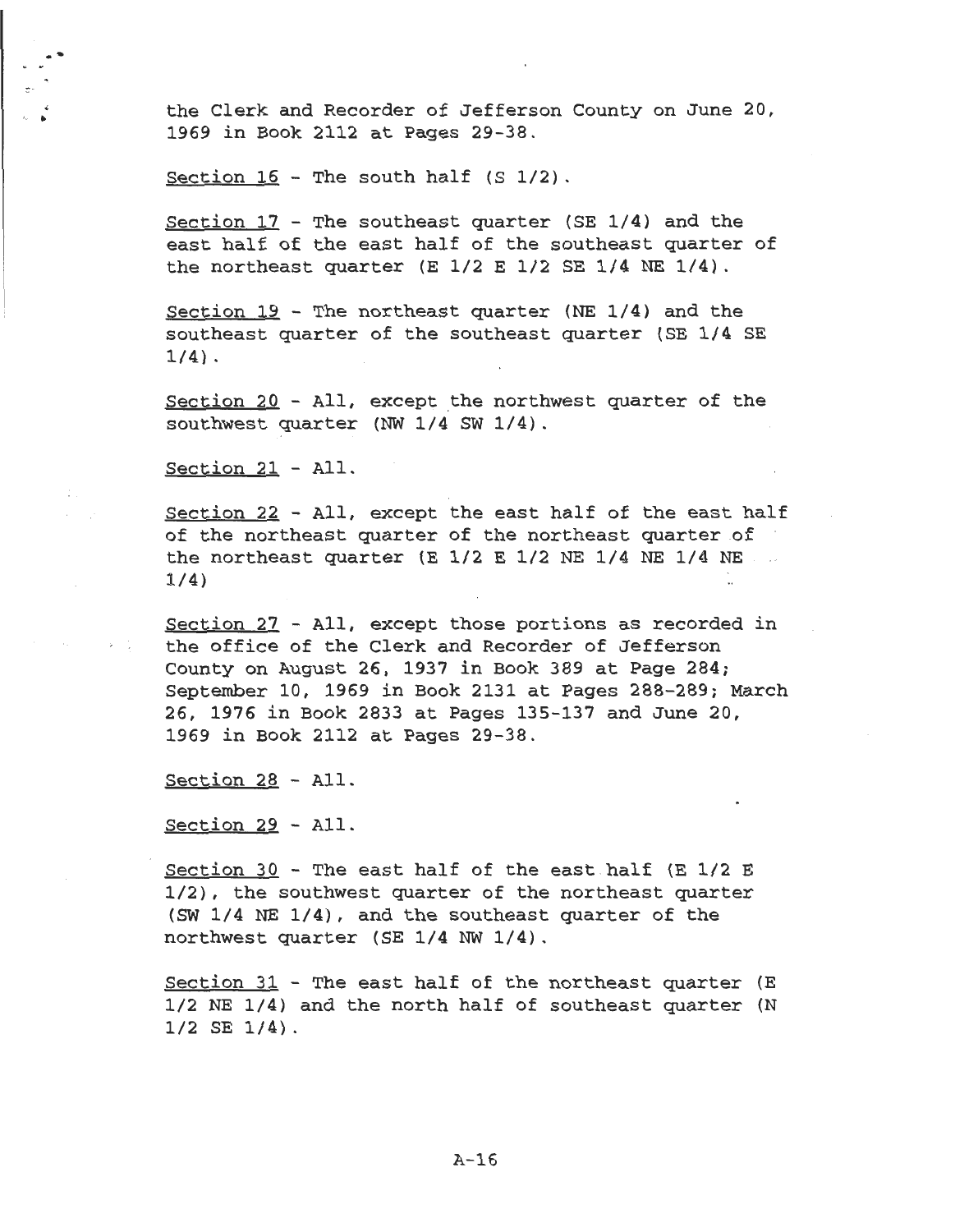Section  $32$  - The north half (N 1/2); the north half of the southwest quarter (N 1/2 SW 1/4); the northwest quarter of the southeast quarter (NW 1/4 SE 1/4) .

Section 33 - The north half of the north half (N 1/2 N  $1/2$ ).

Section 34 - The northwest quarter of the northwest quarter (NW 1/4 NW 1/4).

 $\mathcal{A} \in \mathcal{B}$  , we have

 $\sim$   $\sim$ 

**EXCEPT** the City of Englewood

Revised 03/07/00

 $\sim$   $\sim$ 

....

 $\chi_{\rm{eff}}=0.01$  $\label{eq:2} \mathcal{F} = \mathcal{F} \left( \frac{1}{2} \sum_{i=1}^n \frac{1}{2} \sum_{j=1}^n \frac{1}{2} \sum_{j=1}^n \frac{1}{2} \sum_{j=1}^n \frac{1}{2} \sum_{j=1}^n \frac{1}{2} \sum_{j=1}^n \frac{1}{2} \sum_{j=1}^n \frac{1}{2} \sum_{j=1}^n \frac{1}{2} \sum_{j=1}^n \frac{1}{2} \sum_{j=1}^n \frac{1}{2} \sum_{j=1}^n \frac{1}{2} \sum_{j=1}^n \frac{1}{$ 

 $\frac{1}{2}$  (  $\frac{1}{2}$  )  $\frac{1}{2}$  (  $\frac{1}{2}$  )  $\frac{1}{2}$ 

tr' .( v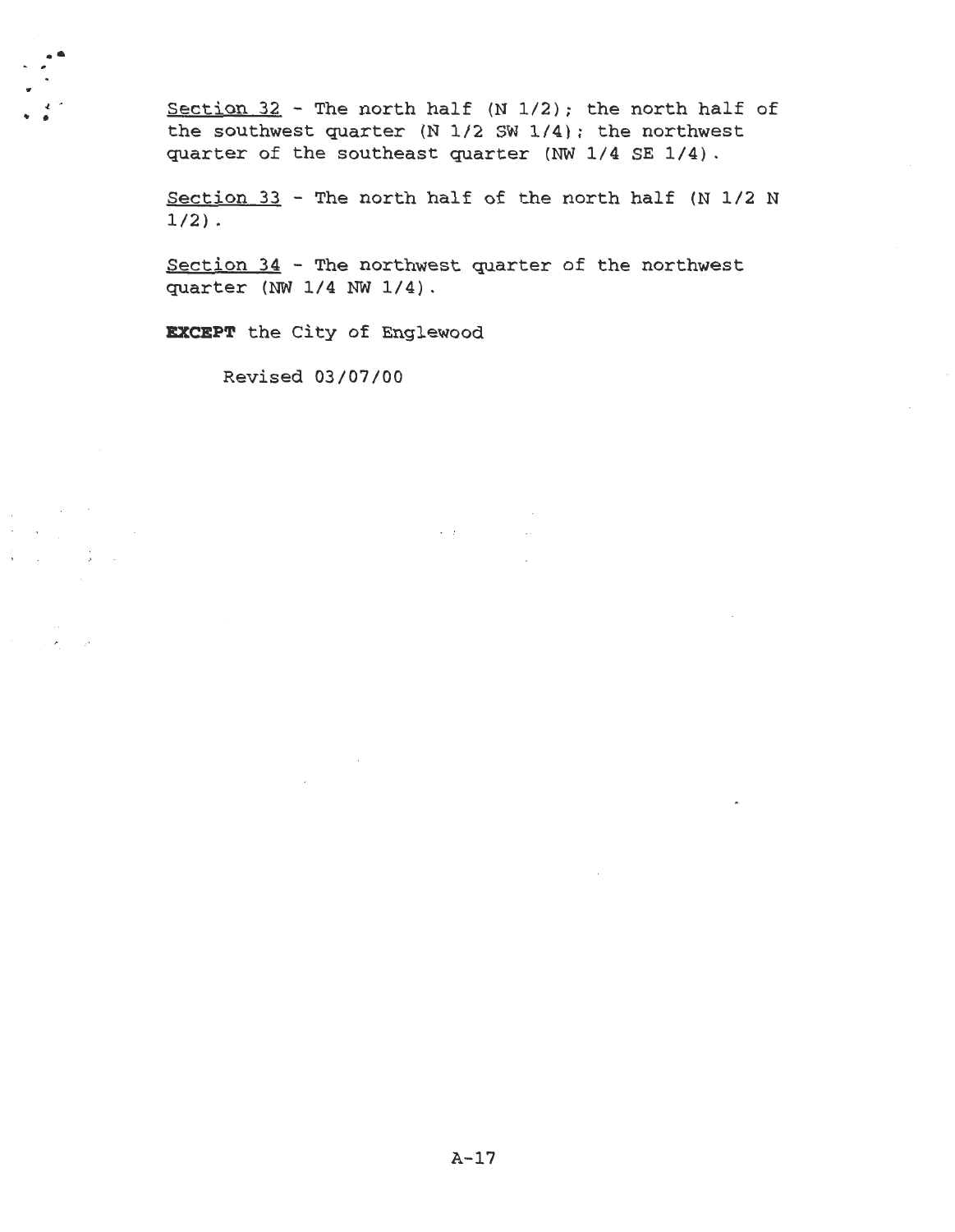Exhibit "B"  $\,$ 

•• . ..

 $\epsilon$ 

Contract Service Area Boundaries

Southwest Metropolitan Water and Sanitation District

(To be prepared)

 $\mathcal{A}$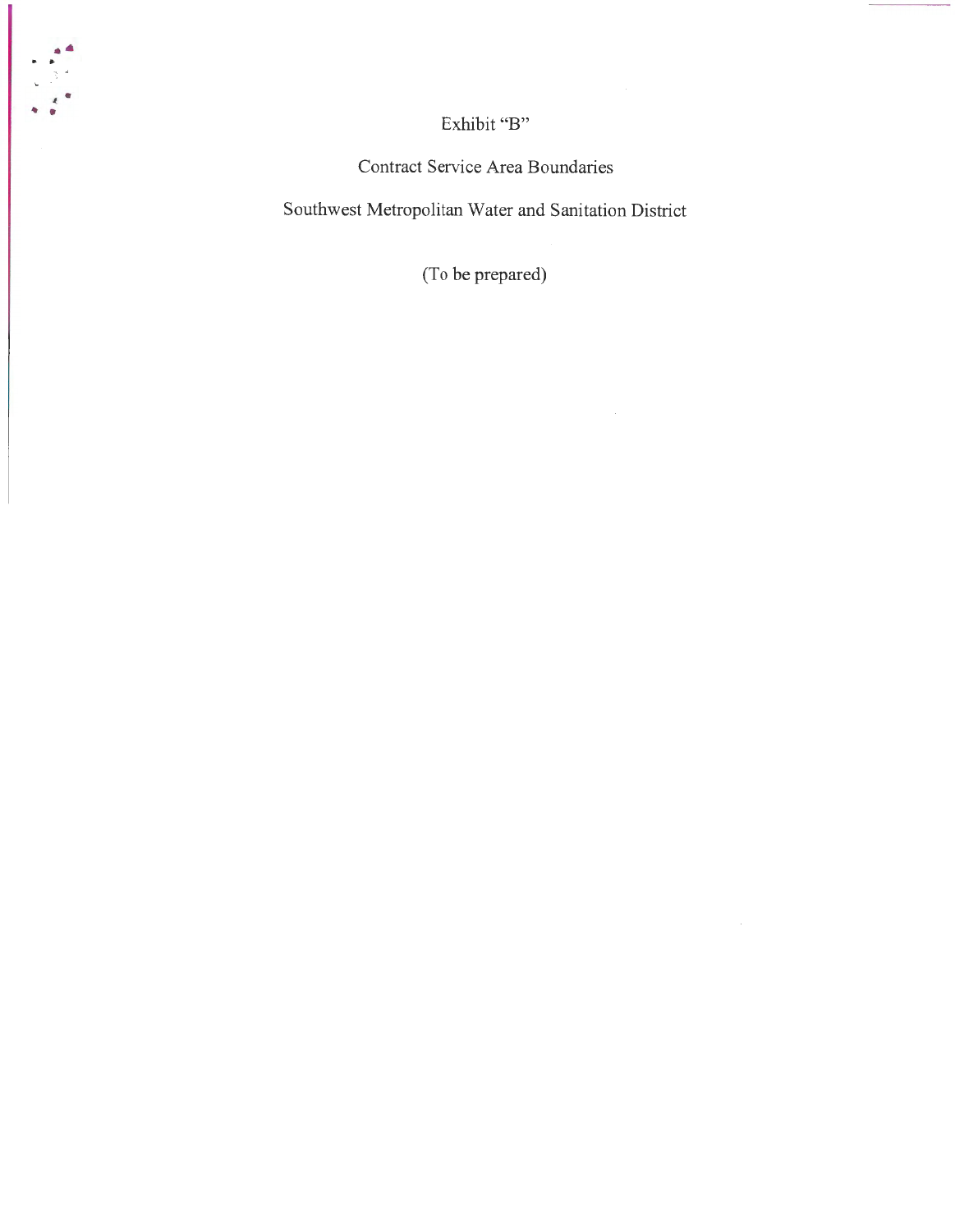# Exhibit "C"

### Rate Schedule No. 3 - Outside City (Read and Bill) For Bills Dated On or After September 7, 2004

### A. Potable Water Consumption Charges:

#### Single Family Residential Customers:

|         | Monthly Usage                                                                    | Bimonthly Usage   | Rate per      |
|---------|----------------------------------------------------------------------------------|-------------------|---------------|
|         | Gallons                                                                          | Gallons           | 1,000 Gallons |
| Block 1 | $0 - 11,000$                                                                     | $0 - 22.000$      | \$2.08        |
| Block 2 | $12.000 - 30.000$                                                                | $23,000 - 60,000$ | \$2.50        |
| Block 3 | Over 30,000                                                                      | Over 60,000       | \$3.12        |
|         | Small Multi-Family Customers (Duplexes through Five-plexes with a single meter): |                   |               |
| Block 1 | $0 - 15,000$                                                                     | $0 - 30,000$      | \$1.89        |

\$2.27

Block 1 0 - 15,000 Block 2 Over 30,000 0 - 30,000 Over 30,000

Monthly usage amount increases by 6,000 gallons and bimonthly usage amount increases by 12,000 gallons per additional dwelling unit up to five (5) dwelling units.

#### All Other Customers:

•• -*t* '

• • .. '

| Winter | \$1.84 |
|--------|--------|
| Summer | \$2.21 |
|        |        |

Winter billings include the  $1<sup>st</sup>$ ,  $2<sup>nd</sup>$ , and 6<sup>th</sup> bills for bimonthly customers during a calendar year. For monthly customers, the winter billing period includes bills  $1 - 4$  and bills  $11 - 12$  during a calendar year. Summer billings include  $3<sup>rd</sup>$ ,  $4<sup>th</sup>$ , and  $5<sup>th</sup>$  bills for bimonthly customers during a calendar year. For monthly customers, the summer billing period includes bills *5* - 10 during a calendar year.

#### B. Service Charge for all Customers:

| Monthly  | Bimonthly |
|----------|-----------|
| \$4.26   | \$8.51    |
| \$7.30   | \$14.60   |
| \$16.09  | \$32.19   |
| \$26.00  | \$52.01   |
| \$42.60  | \$85.20   |
| \$62.71  | \$125.41  |
| \$125.32 | \$250.64  |
| \$161.52 | \$323.03  |
| \$206.34 | \$412.69  |
| \$291.77 | \$583.53  |
|          |           |

### C. Private Fire Protection Charges

|                                  | Monthly | Bimonthly    |
|----------------------------------|---------|--------------|
| Fire Hydrant                     | \$5.63  | \$11.25      |
| Sprinkler Systems and Standpipes |         |              |
| 1 Inch                           | \$1.53  | \$3.06       |
| 2 Inch                           | \$2.55  | \$5.10       |
| 4 Inch                           | \$3.94  | \$7.88       |
| 6 Inch                           | \$5.63  | \$11.25      |
| 8 Inch                           | \$9.85  | \$19.69      |
| 10 Inch                          | \$14.07 | ٠<br>\$28.13 |
| 12 Inch                          | \$22.50 | \$45.01      |
| 16 Inch                          | \$56.26 | \$112.52     |

Applicability: All licensees for water use outside the limits of the City and County of Denver served under agreements whereby the Distributor in some manner operates and maintains portions of the water system used to supply the licensee and the Board of Water Commissioners is responsible for billing each licensee on an individual basis.

Payment: Rates for potable water service under this schedule are net. Bills are due and payable to Denver Water upon issuance. Bimonthly bills are delinquent 30 days after the billing date. Monthly bills are delinquent 25 days after the billing date. Late Charges will be assessed per Denver Water policy.

Rates: Charges for potable water service consist of a consumption charge and a service charge. The consumption charge is based upon the amount of water delivered during the billing period. The service charge applies to all accounts that are "on" at any time during the billing period.

> Board of Water Commissioners City and County of Denver 1600 W. 12th Avenue Denver, CO 80204